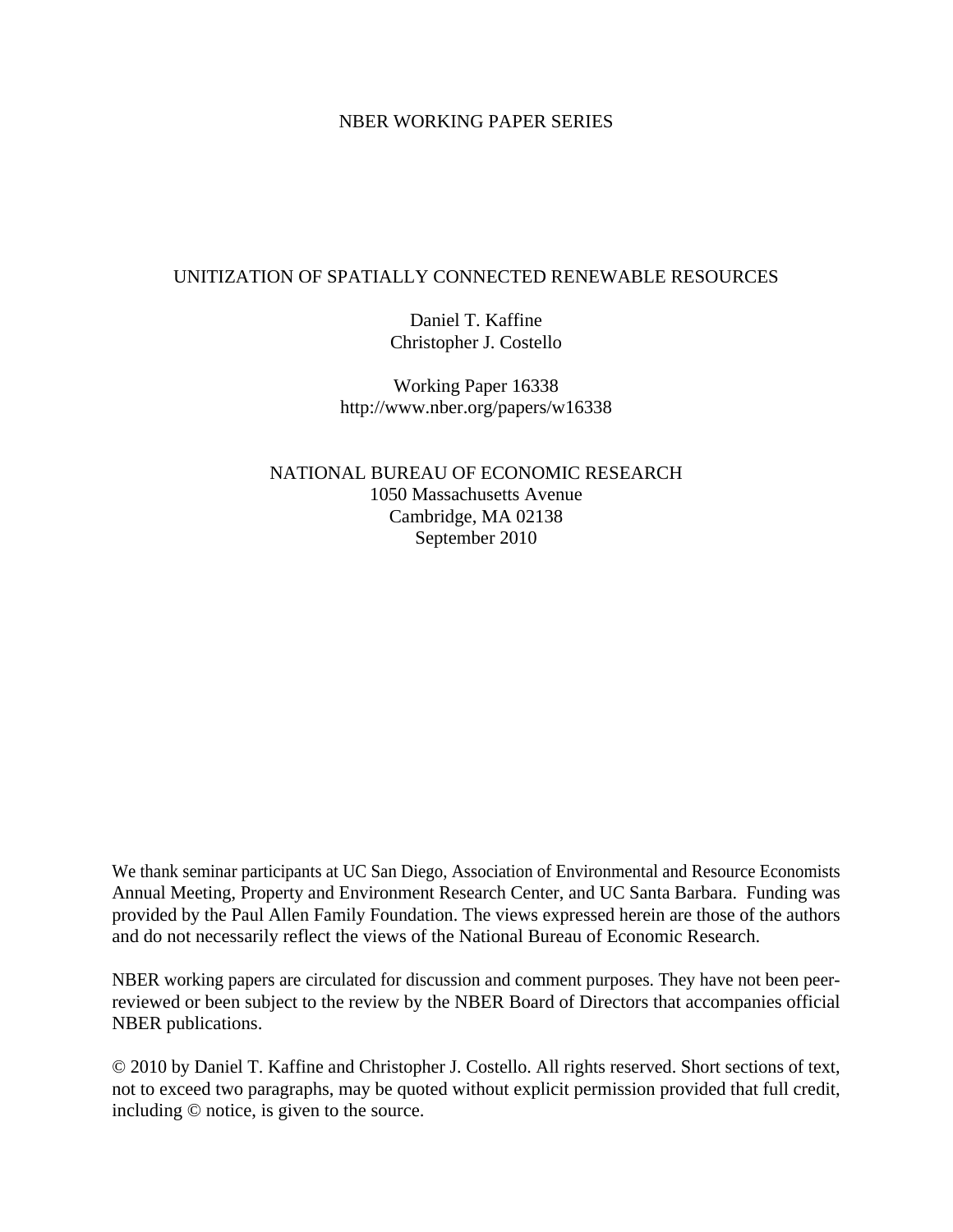Unitization of spatially connected renewable resources Daniel T. Kaffine and Christopher J. Costello NBER Working Paper No. 16338 September 2010 JEL No. Q22

#### **ABSTRACT**

Spatial connectivity of renewable resources induces a spatial externality in extraction. We explore the consequences of decentralized spatial property rights in the presence of spatial externalities. We generalize the notion of unitization - developed to enhance cooperative extraction of oil and gas fields - and apply it to renewable resources which face a similar spatial commons problem. We find that unitizing a common pool renewable resource can yield first-best outcomes even when participation is voluntary, provided profit sharing rules can vary by participant.

Daniel T. Kaffine Colorado School of Mines dkaffine@mines.edu

Christopher J. Costello Bren School of Environmental Science & Management University of California, Santa Barbara Santa Barbara, CA 93106 and NBER costello@bren.ucsb.edu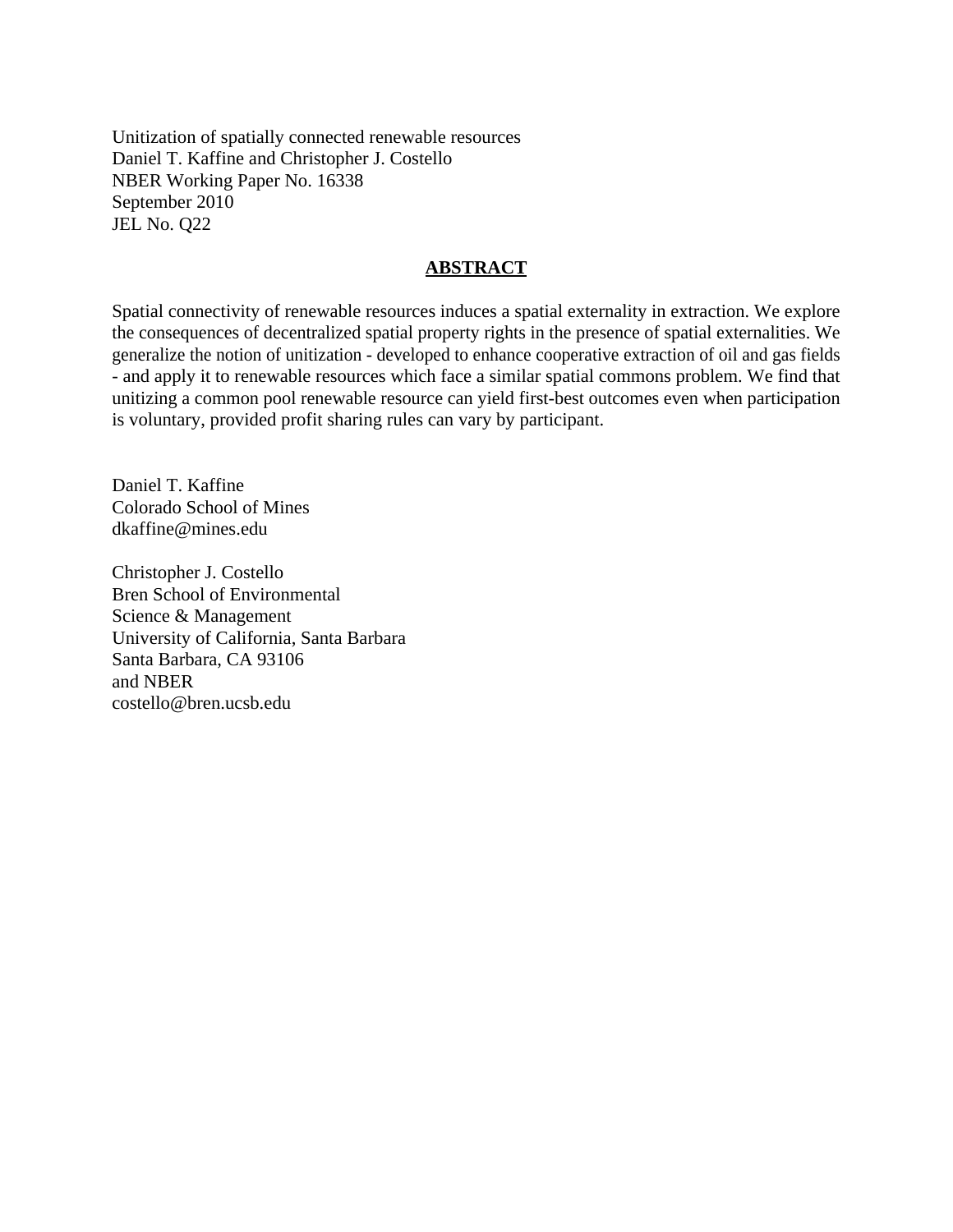The collapse of many of the world's fisheries (Worm et al. 2006; Myers and Worm 2003; Jackson et al. 2001) has led to the search for policy approaches to prevent further collapse and, perhaps, recover depleted stocks (Worm et al. 2009). The failure of traditional regulation structures to halt this collapse has led economists to propose various propertyrights based approaches including Individual Tradeable Quotas (ITQs), which allocate units of harvest, and Territorial User Rights Fisheries (TURFs), which allocate units of space to private firms, cooperatives, or fishermen.<sup>1</sup> Economists argue that appropriate assignment of rights internalizes externalities and facilitates stewardship, leading to sustainability through a profit motive.<sup>2</sup> In the United States, there is growing policy interest in ocean zoning and marine spatial planning, further motivating our inquiry. Yet for spatially connected resources, the spatial commons problem may persist, even when spatial property rights (TURFs) are assigned, monitored, enforced, and perpetual (Janmaat 2005). This occurs because most harvested species of fish exhibit large geographic scales of movement in some part of their life cycle. While enlarging TURFs can help internalize spatial externalities, White and Costello (2010) find that the spatial scale required to internalize dispersal may be several hundreds or thousands of square kilometers.<sup>3</sup> Ocean allocations of that size to a single owner are unlikely, and as such, consideration of coordination (or the lack thereof) between multiple owners of a spatially connected stock becomes paramount.

While compelling, the problem of spatial externalities in a common pool is not new. Multiple owners of mineral rights to an oil or gas field, where adjacent owners have an incentive to over-invest in capital and extract at too rapid a rate, has similar (though not identical) characteristics. A well-known solution in that context is unitization, where landowners are contractually obligated to pool profits to minimize redundant drilling and extraction effort.<sup>4</sup>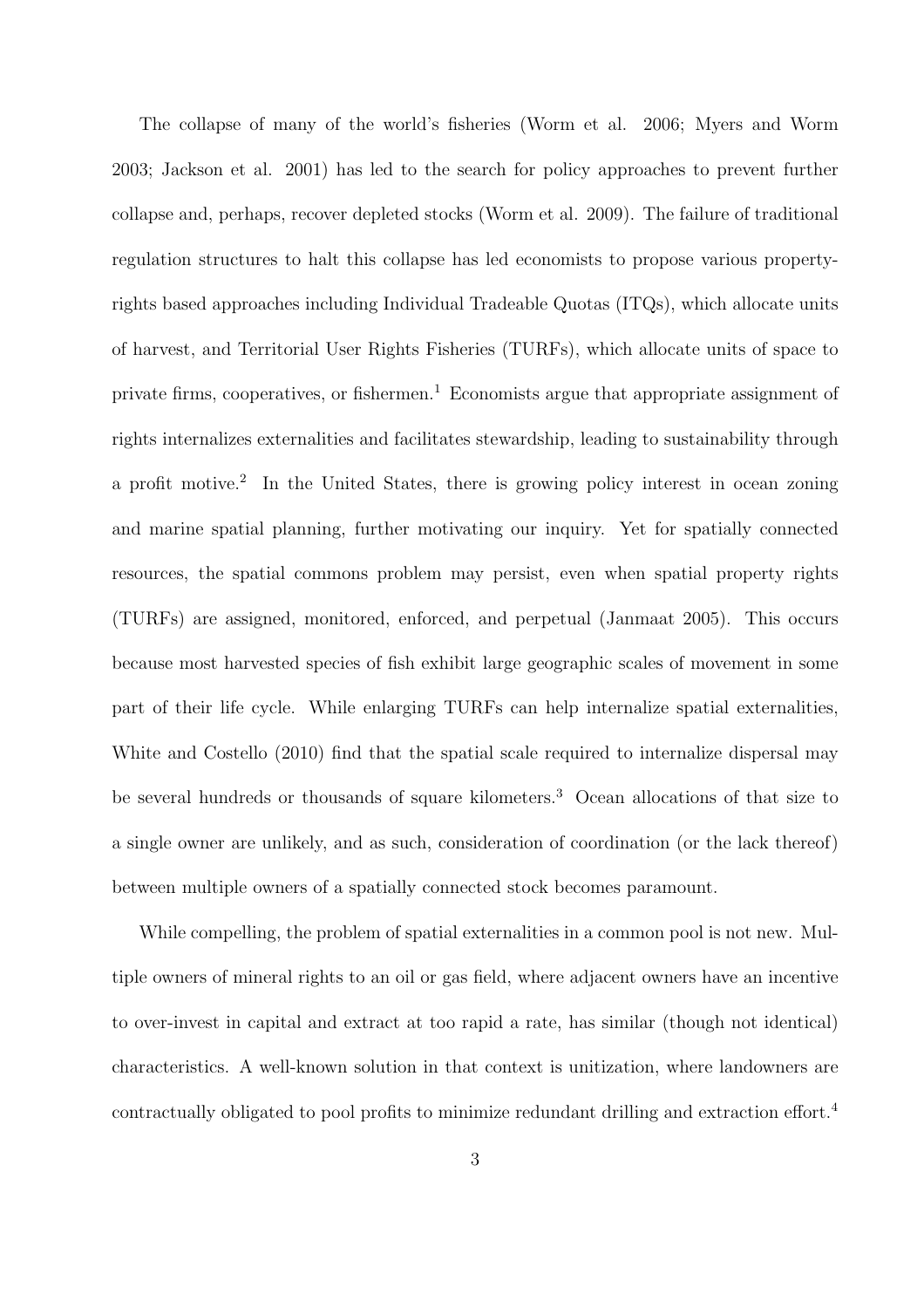We generalize the concept of unitization as a possible solution to the spatial renewable resource problem. The idea is that by sharing profits, each owner has an interest in the profits of other owners, and is thus less likely to over-harvest her own patch for personal gain if it would harm her neighbor. The conditions under which this system works to solve the commons problem is amenable to bioeconomic analysis, and is made possibly only by leveraging recent advances in the theory of spatial bioeconomics.

We stress that this is not simply a theoretical exercise, as there are several examples of such institutions that have arisen organically from historical communal use of spatially connected renewable resources.<sup>5</sup> For example, the sakuraebi (a small pink shrimp) fishery of Japan is an example of a profit-sharing system across TURFs that was introduced to alleviate inefficiencies associated with decentralized harvest by three separate TURFs within Suruga Bay. While the introduction of the TURF system had promoted rationalization within each of the three TURFs, stock dispersal and heterogeneity had led to stringent competition between TURFs; this competition went so far as to include on and off-shore violence (Uchida and Wilen 2004). Ten years of this destructive behavior led the shrimp fishermen to form the Sakuraebi Harvesters' Association (SHA) to coordinate harvest between the individual TURFs. The SHA manages fishing activity on a daily basis, and as a result, only half the fleet will be engaged in fishing on any given day. From the landed sales, a percentage fee is collected by the SHA, with the remaining revenue net of fixed costs divided among boat captains and crew members (Uchida and Baba 2008).

Another spatial fishery of note is the fishing cooperatives of Baja California, Mexico, a collection of small community-based cooperative fisheries that primarily target spiny lobster and abalone. Several of these fisheries in the Vizcaino Peninsula region have formed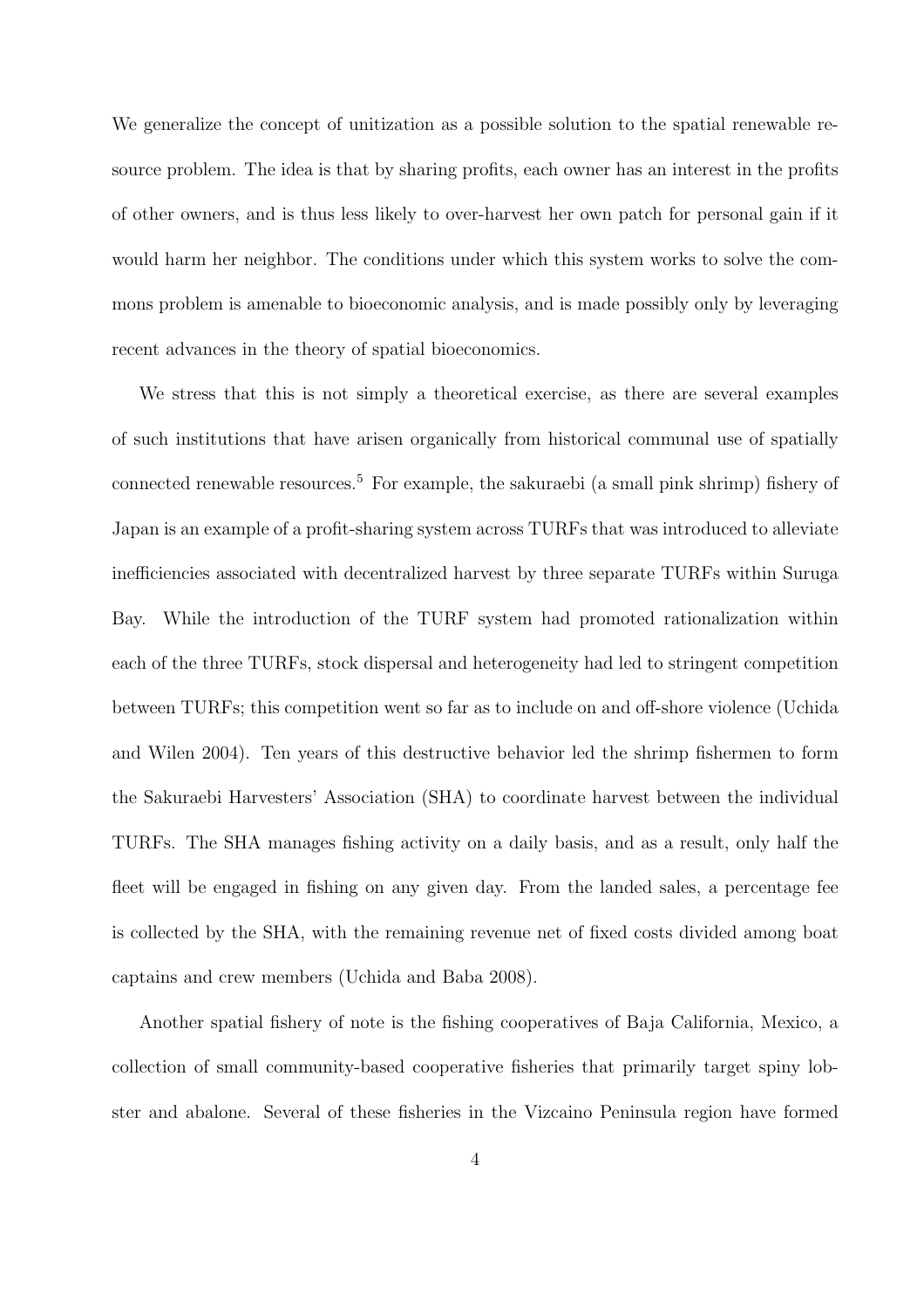a federation (Fedecoop) to coordinate harvest across the spatial fisheries. Each of the 9 members of Fedecoop contribute a 30% profit share to the federation, which in turn provides benefits for the individual cooperatives. While not a spatially defined fishery, the Chignik salmon fishery of Alaska featured a short-lived cooperative whereby roughly 20% of license holders participated in fishing, while the remaining members were idle. Revenues where then returned to cooperative members based on a pre-determined formula, such that fishing members received \$63,000 and non-fishing members received \$23,000 (Costello and Deacon 2007).<sup>6</sup>

While sharing institutions have emerged in ad hoc examples, no comprehensive theory exists to help guide the design of these institutions across spatial property rights owners. For example, can first-best efficient harvest be achieved with unitization? How does the structure of profit sharing affect the achievement of first-best outcomes? How would design depend on the biological or economic characteristics of the fishery? Is contractual obligation required? Or can the unitization scheme be designed to incentivize participation? We address these questions below.

This work incorporates a general framework of harvest decisions where a number of owners make decentralized decisions regarding spatially explicit resource use. The general renewable resource model we consider is both dynamic and spatial; resources grow and disperse. Spatial connectivity among resource "patches" (e.g. fish/larval movement) creates a spatial externality.<sup>7</sup> Unsurprisingly, in the absence of coordination, patch owners will tend to overexploit the resident stock. Thus, any discussion of efficiency will have to consider both dynamic and spatial externalities, in addition to strategic behavior between patch owners. The dynamic aspect of the model is in the spirit of existing dynamic optimization models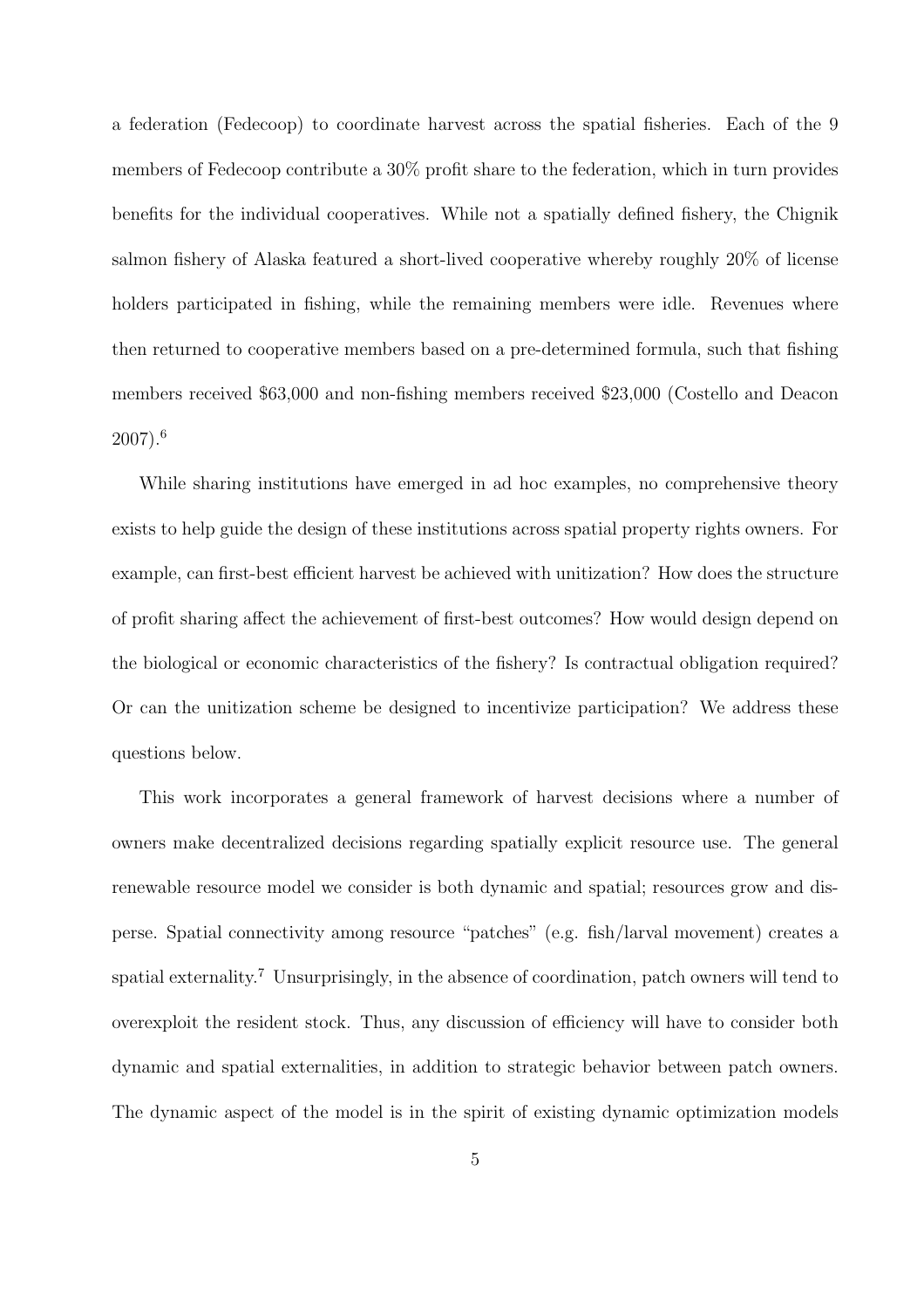(Clark 1990), while the spatial aspects build on existing models of "patchy" bioeconomics, e.g. Brown and Roughgarden (1997) Sanchirico and Wilen (1999), Sanchirico and Wilen (2001), Sanchirico and Wilen (2002) Sanchirico and Wilen (2005) and Costello and Polasky (2008). A related literature considers the joint exploitation of a single resource stock by several agents, building on seminal work in Levhari and Mirman (1980) and Munro (1979). This "fish wars" literature identified a persistent externality of one country on another where the resource stock moved across jurisdictions, a phenomenon that has recently been corrobated empirically (McWhinnie 2009). While many of the insights of that literature also apply here, we extend the bioeconomic model to allow for resource production and dispersal in each jurisdiction (i.e. a "metapopulation") and explore the ability of unitization to correct the ensuing externality across spatial property rights owners.

By exploiting the special structure of our dynamic and spatial game we are able to obtain sharp analytical results of an otherwise intractable problem. Our benchmark case accords with the results of Janmaat (2005) who finds that for spatially connected renewable resources, spatial property rights alone do not yield efficient outcomes, except in trivial cases. We then consider coordination between patch owners via a generalization of unitization. Under unitization, each member contributes a share of her profit to a general pool that is ultimately redistributed across members in a particular way. The details of the levels of contribution and redistribution affect both efficiency and participation; this is the focus of much of our analysis.

If properly designed, unitization acts to mitigate the commons problem. Thus the individual patch owner's decisions appear more like those of the sole owner. We find that under contractually mandatory participation, unitization can yield first-best outcomes, but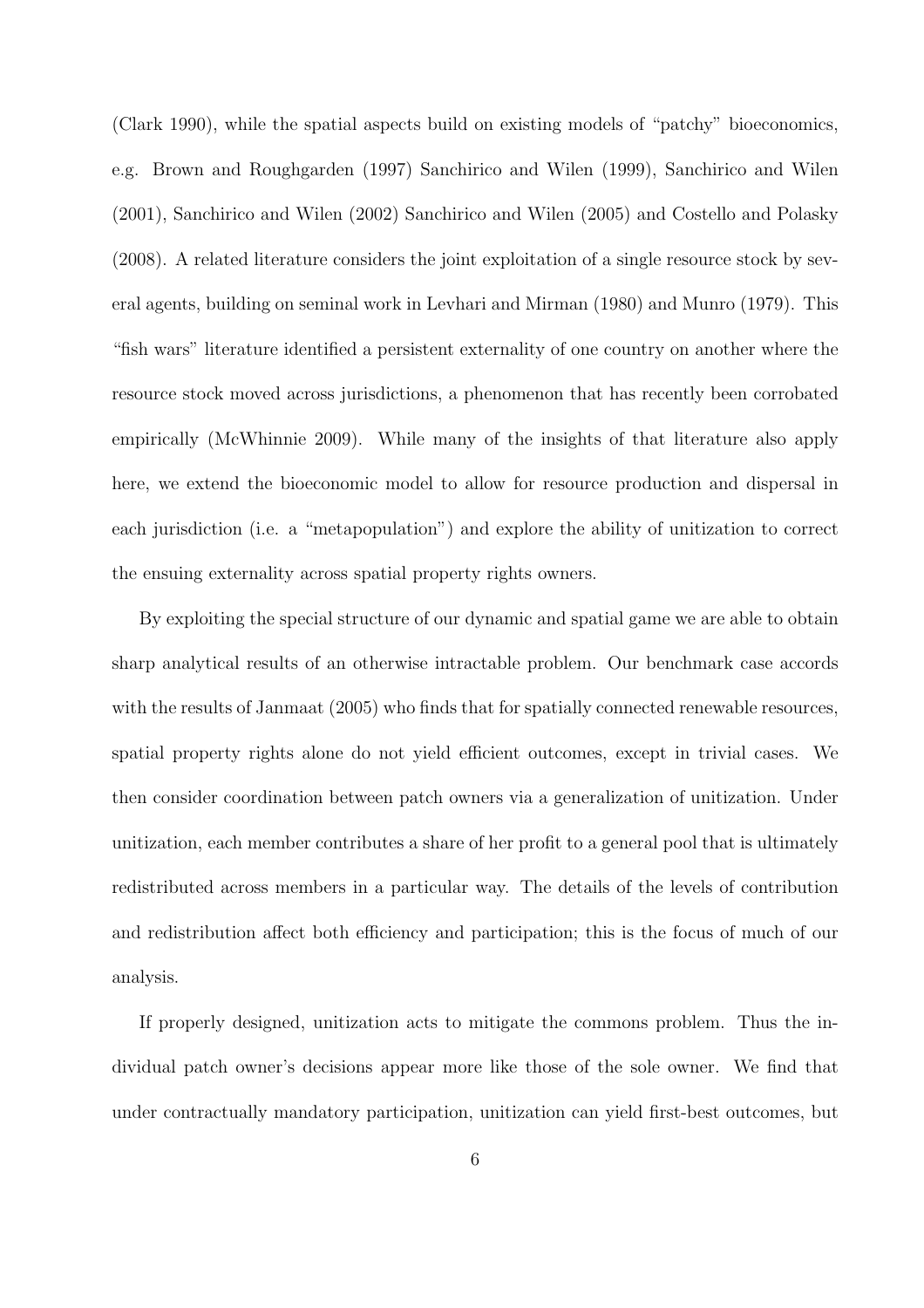only when all profits are pooled. We show that allowing for endogenous participation in the unitization scheme can still yield first-best outcomes, provided that shares can vary across participants. We proceed by developing an analytical model of spatially-connected renewable resources and deriving results regarding the ability of a well-engineered unitization scheme to achieve efficiency in resource use when participation is mandatory, and when it is voluntary.

# 1 A model of spatial property rights for renewable resources

We require a spatially explicit dynamic bioeconomic model that is analytically tractable yet allows for spatial heterogeneity in economics, biology, and the environment. We build upon the dynamic model structure in Costello and Polasky (2008). Each of N resource patches, indexed  $i = 1, 2, ..., N$ , is exclusively managed by a single owner who chooses harvest in her own patch in discrete time periods,  $t = 0, 1, 2, \dots$  Tenure is assumed to be guaranteed and infinite.<sup>8</sup> While our theory applies to any spatially connected renewable resource, it facilitates exposition to focus on the fishery as an example.

#### 1.1 Growth and spatial connectivity

Stock at the beginning of time t in patch i is given by  $x_{it}$ . Harvest in each patch i is a decision variable at each time t and is given by  $h_{it}$ , and escapement  $e_{it}$  is defined as  $e_{it} = x_{it} - h_{it}$ . Patches are spatially interconnected, e.g. by migrating fish or larvae dispersing via ocean currents. The timing is thus: the present period stock  $(x_{it})$  is observed and then harvested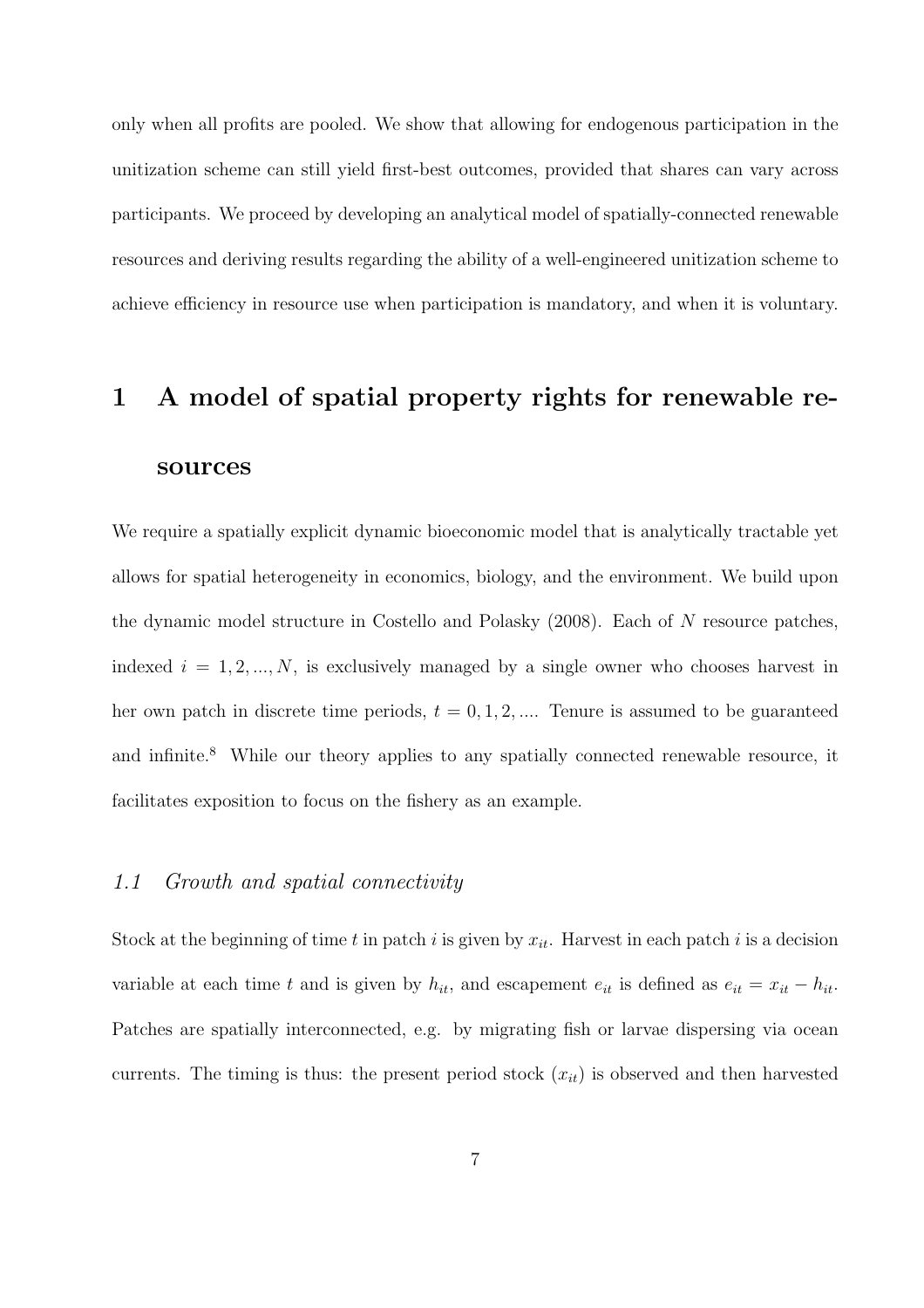$(h_{it})$  resulting in escapement  $(e_{it})$ . This escapement produces young who disperse according to the following equation of motion:

$$
x_{it+1} = \sum_{j}^{N} f_j(e_{jt}) D_{ji}, \qquad (1)
$$

where  $f_j(e_{jt})$  is a patch specific growth function that reflects idiosyncracies of patch ecology (e.g. habitat quality) and  $D_{ji}$  is the fraction of resident stock that disperses from patch j to patch *i* each period,  $D_{ji} \geq 0$ ,  $\sum_{i=1}^{N} D_{ji} = 1$ , where  $D_{jj} \leq 1$  reflects self-retention (Mitarai et al. 2009).<sup>9</sup> The initial stock in patch i is  $x_{i0}$ . The function  $f_i(e)$  is assumed to have the standard properties for all *i*:  $f_i'(e) > 0$ ,  $f_i''(e) < 0$ , and  $f_i(0) = 0$ .

#### 1.2 Economic returns

In addition to patch specific heterogeneity in production and dispersal, we allow for differential economic returns. The current period profit from harvesting  $h_{it}$  from patch i at time t is given by the harvest model:<sup>10</sup>

$$
\Pi_{it} = (p_i - c_i)h_{it} \tag{2}
$$

$$
= b_i(x_{it} - e_{it}), \tag{3}
$$

where  $p_i$  and  $c_i$  are patch-specific prices and marginal harvest costs, we define as marginal profit  $b_i \equiv p_i - c_i$ , and make use of the identity  $h_{it} \equiv x_{it} - e_{it}$ . By assuming  $b_i > 0$  $\forall i$ , we ensure that some harvest would always be (at least myopically) profitable in every patch. Before considering the problem faced by decentralized patch owners under unitization,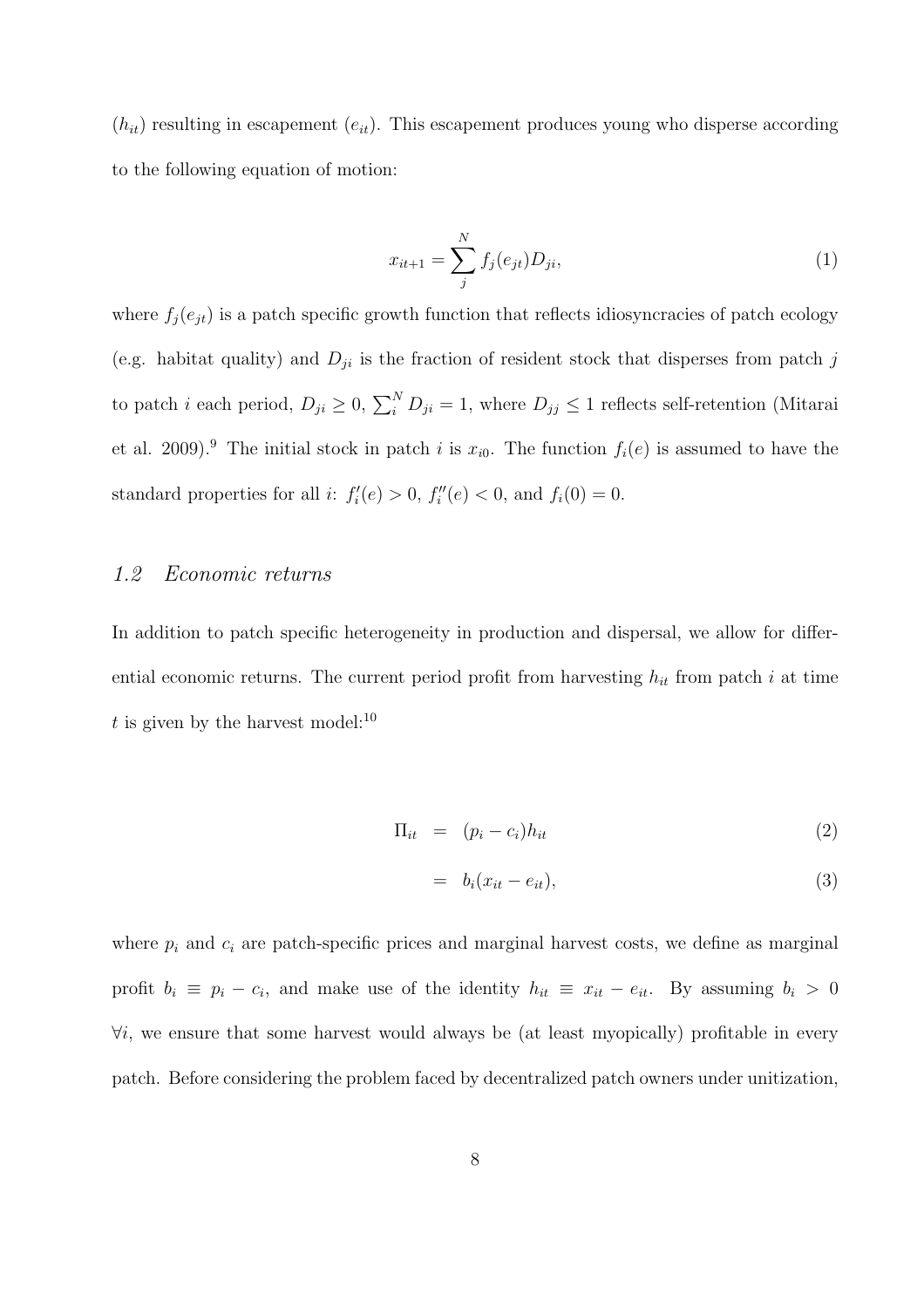the next section derives two key results for comparison: the sole owner solution and the uncoordinated, decentralized solution.

## 2 Benchmark results

#### 2.1 The sole owner

Consider the benchmark case where a sole owner simultaneously manages all N interconnected resource patches. Even for a sole owner, this poses a formidable challenge as it generalizes the standard renewable resource harvesting problem to account for spatial interconnections (via  $D_{ji}$ ) among an arbitrarily large collection of patches. By imposing a modest amount of structure on this problem, we will be able to derive closed form analytical results. We thus restrict attention to interior solutions where some harvest occurs in each patch. While corner solutions (where some patches are optimally left unharvested or are harvested to extinction) are a theoretical possibility (see Costello and Polasky (2008)), we assume that conditions are such that some positive but non-extinguishing harvest is optimal:  $x_{it} > h_{it} > 0 \ \forall i, t$ . We also adopt a benign assumption about dispersal:

### Assumption 1. There is some out-of-patch dispersal:  $D_{ii} < 1$ ,  $\forall i$ .

This assumption simply requires that patches are in fact spatially-connected, such that some of the larvae from patch i will disperse to patch j. A violation of this assumption (so  $D_{ii} = 1$ ) trivializes the problem by eliminating spatial connectivity, whereby the sole owner solves a series of N unconnected standard renewable resource harvesting problems.

The sole owner's objective is to maximize the discounted net present value of profit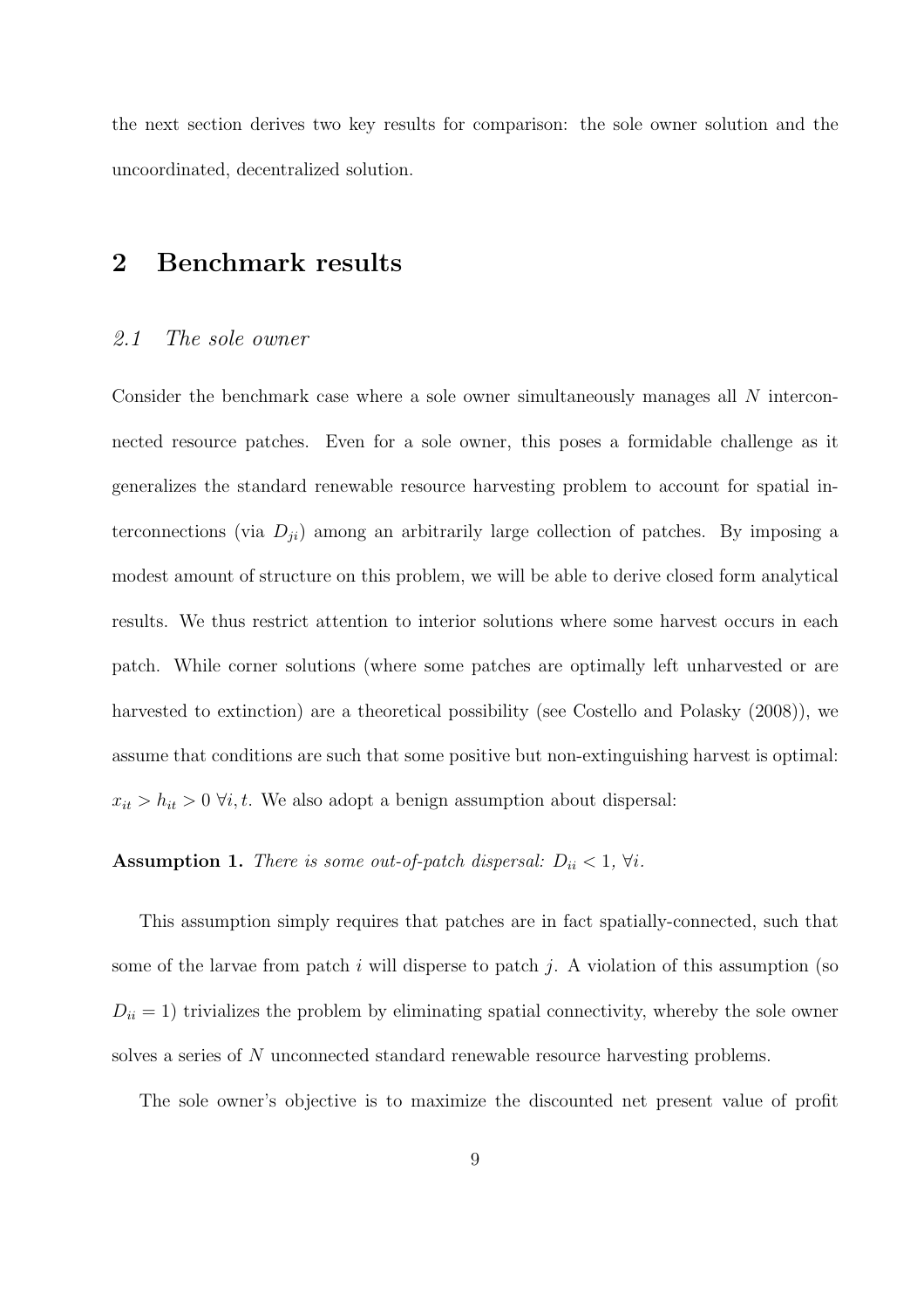(Equation 2) across all patches and all time. Letting  $\mathbf{x}_t$  denote the vector  $[x_{1t}...x_{Nt}]$ , the sole owner's dynamic programming equation is:

$$
V_t(\mathbf{x_t}) = \max_{\mathbf{e_t}} \sum_{i=1}^{I} b_i (x_{it} - e_{it}) + \delta V_{t+1}(\mathbf{x_{t+1}}),
$$
\n(4)

which is subject to the biological constraints (Equation 1), and a discount factor  $\delta \leq 1$ .

Differentiating with respect to escapement gives the following necessary condition for an interior solution:

$$
-b_i + \delta \sum_{j=1}^{N} \frac{\partial V_{t+1}(\mathbf{x}_{t+1})}{\partial x_{jt+1}} \frac{\partial x_{jt+1}}{\partial e_{it}} = 0 \quad \forall i,
$$
\n
$$
(5)
$$

where the first term captures the marginal cost of increasing escapement (and thus decreasing harvest) in the current period, and the second captures the marginal benefit in future payoffs to all patches from that increase in escapement. Because all patches are owned by the same harvester, spillovers from dispersal from each patch are fully internalized.

This complicated dynamic optimization problem has a special structure, called "state independent control," for which the first-order conditions are independent of stock,  $x_{it}$  (Costello and Polasky 2008). This allows us to separate the problem temporally, and implies that escapement is location-specific, but time-independent (Proposition 1 in Costello and Polasky (2008)). This result accords with, but extends, existing resource models with perfectly elastic demand for which a bang-bang solution is implemented to achieve an optimal escapement. Because optimal escapement in patch  $i$  is constant, additional units of stock are simply harvested, so the shadow value on stock is simply its net price:  $\frac{\partial V_{t+1}(\mathbf{x}_{t+1})}{\partial x_{jt+1}} = b_j \ \forall j$ . The final term,  $\frac{\partial x_{jt+1}}{\partial e_{it}}$  equals  $f'_i(e_{it})D_{ij}$  by rewriting Equation 1 in terms of  $x_{jt+1}$  and differenti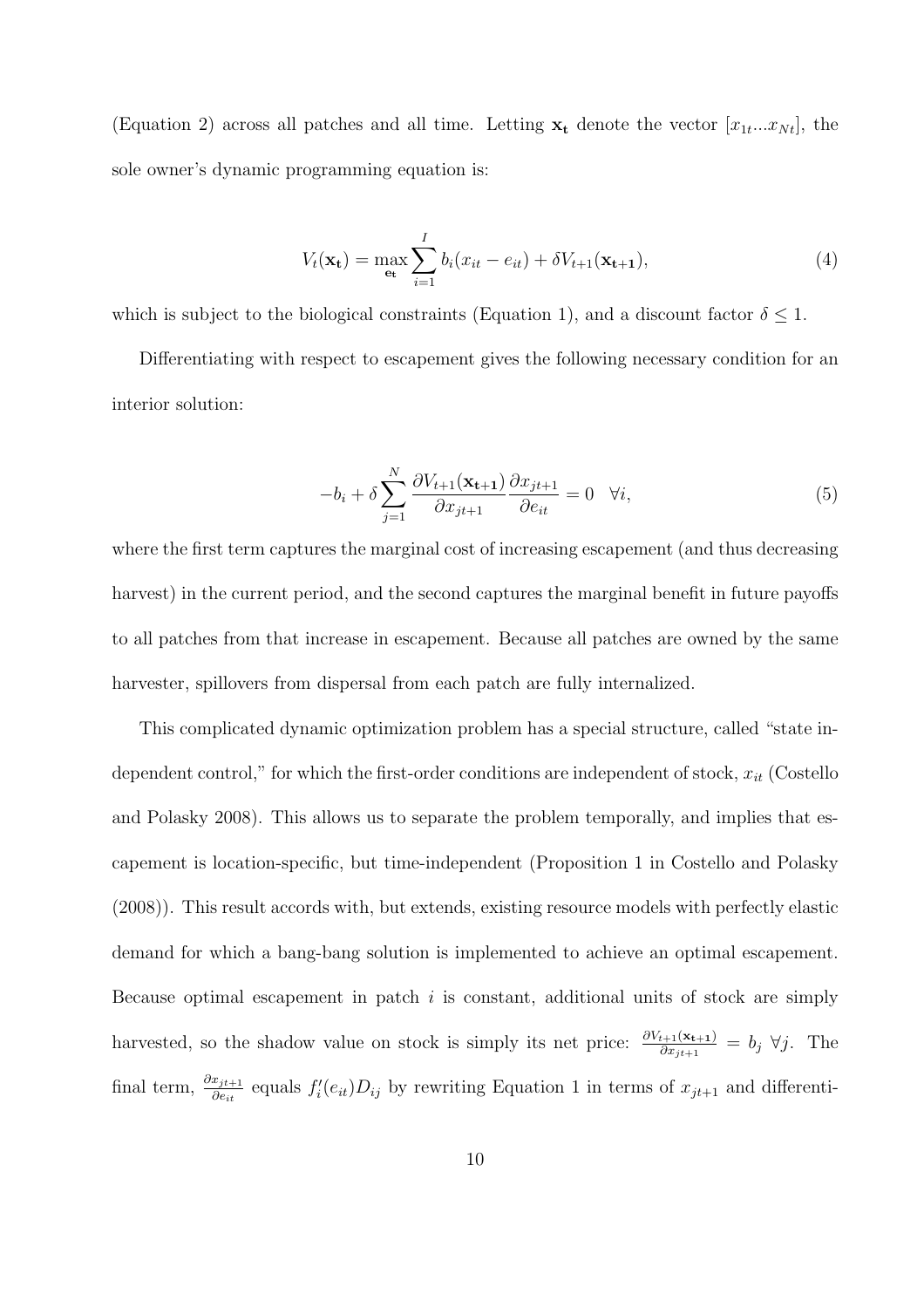ating with respect to  $e_{it}$ . Thus, what would otherwise be an extremely complicated spatial temporal optimization problem has a first order condition that compactly reduces to:

$$
-b_i + \delta \sum_{j=1}^{N} b_j f_i'(e_{it}^{\mathcal{SO}}) D_{ij} = 0 \quad \forall i.
$$
 (6)

The optimal level of escapement under a sole owner  $e_{it}^{\mathcal{SO}}$  will trade off the present benefit of harvest against the sum of future growth and dispersal to all patches, yielding a spatially modified golden rule for spatially-connected renewable resources:

$$
f_i'(e_{it}^{SO}) = \frac{b_i}{\delta \sum_{j=1}^{N} b_j D_{ij}} \quad \forall i.
$$
 (7)

By the concavity of  $f_i(e_i)$ ,  $e_{it}^{\mathcal{SO}}$  is thus decreasing in own price  $(b_i)$  and increasing in the discount factor,  $\delta$ . Note that Equation 7 collapses to the familiar golden rule of resource economics in the absence of space:  $f'(e) = 1/\delta$ . While Equation 7 provides a useful benchmark, the remainder of this paper is devoted to the case of decentralized ownership of these resource patches.

#### 2.2 Uncoordinated Spatial Ownership

The other benchmark case we will require is uncoordinated, decentralized ownership of the N patches. When coordination is absent, each of the N patch owners maximizes her patchspecific returns, taking as given the behavior of connected patch owners. The dynamic programming equation for owner  $i$  is:

$$
V_{it}(\mathbf{x_t}) = \max_{e_{it}} b_i(x_{it} - e_{it}) + \delta V_{it+1}(\mathbf{x_{t+1}}). \tag{8}
$$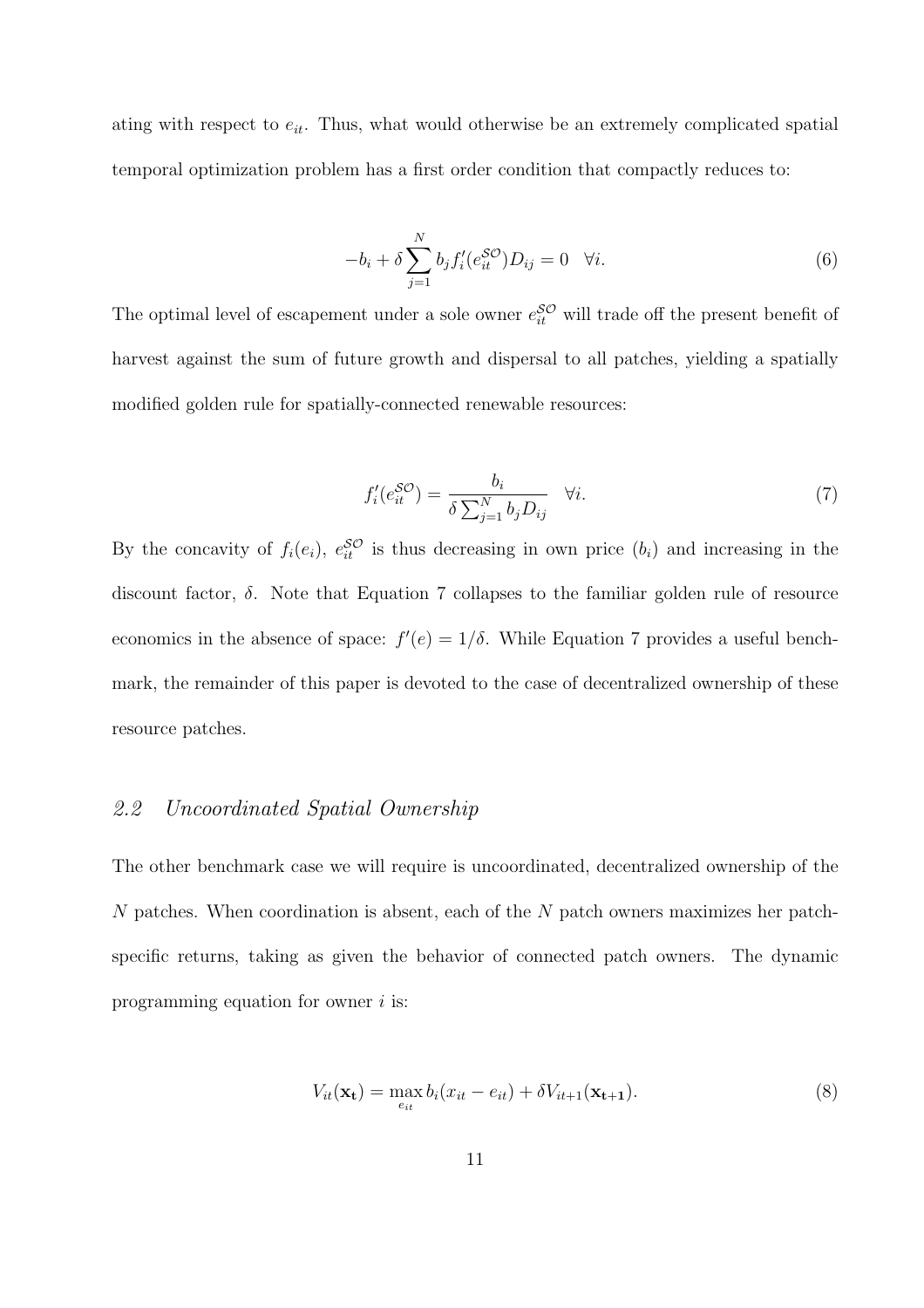Owner i's choice must now account for the effect of all other patch owners' decisions on her value function. The necessary condition for owner  $i$  is:

$$
-b_i + \delta \left[ \frac{\partial V_{it+1}(\mathbf{x_{t+1}})}{\partial x_{1t+1}} \frac{\partial x_{1t+1}}{\partial e_{it}} + \frac{\partial V_{it+1}(\mathbf{x_{t+1}})}{\partial x_{2t+1}} \frac{\partial x_{2t+1}}{\partial e_{it}} + \dots + \frac{\partial V_{it+1}(\mathbf{x_{t+1}})}{\partial x_{Nt+1}} \frac{\partial x_{Nt+1}}{\partial e_{it}} \right] = 0, \text{or } (9)
$$

$$
-b_i + \delta \sum_{j=1}^{N} \frac{\partial V_{it+1}(\mathbf{x_{t+1}})}{\partial x_{jt+1}} \frac{\partial x_{jt+1}}{\partial e_{it}} = 0. (10)
$$

Consider a Cournot-style model where each owner simultaneously chooses her own escapement taking all other escapements as given. Fixing  $e_{jt+1}$  implies  $\frac{\partial V_{it+1}(\mathbf{x}_{t+1})}{\partial x_{jt+1}} = 0 \ \forall j \neq i$ . This follows because owner j simply harvests the additional stock down to  $e_{jt+1}$ , leaving no residual profit for capture by owner  $i$ . This useful observation implies that the necessary condition for owner  $i$  reduces to:

$$
-b_i + \delta \frac{\partial V_{it+1}(\mathbf{x}_{t+1})}{\partial x_{it+1}} \frac{\partial x_{it+1}}{\partial e_{it}} = 0.
$$
 (11)

Because this remains a state independent control problem,  $\frac{\partial V_{it+1}(\mathbf{x}_{t+1})}{\partial x_{it+1}} = b_i$  and  $\frac{\partial x_{it+1}}{\partial e_{it}}$  $f_i'(e_{it})D_{ii}$  by differentiating Equation 1.<sup>11</sup> The best response function of owner i simply reduces to:

$$
-b_i + \delta b_i f_i'(e_{it}) D_{ii} = 0.
$$
\n
$$
(12)
$$

Importantly, owner i's choice is independent of other owners' escapements. Rewriting the necessary condition, Equation 12, gives the following uncoordinated escapement rule  $e_{it}^{\mathcal{UC}}$  for owner i:

$$
f_i'(e_{it}^{\mathcal{UC}}) = \frac{1}{\delta D_{ii}}.\tag{13}
$$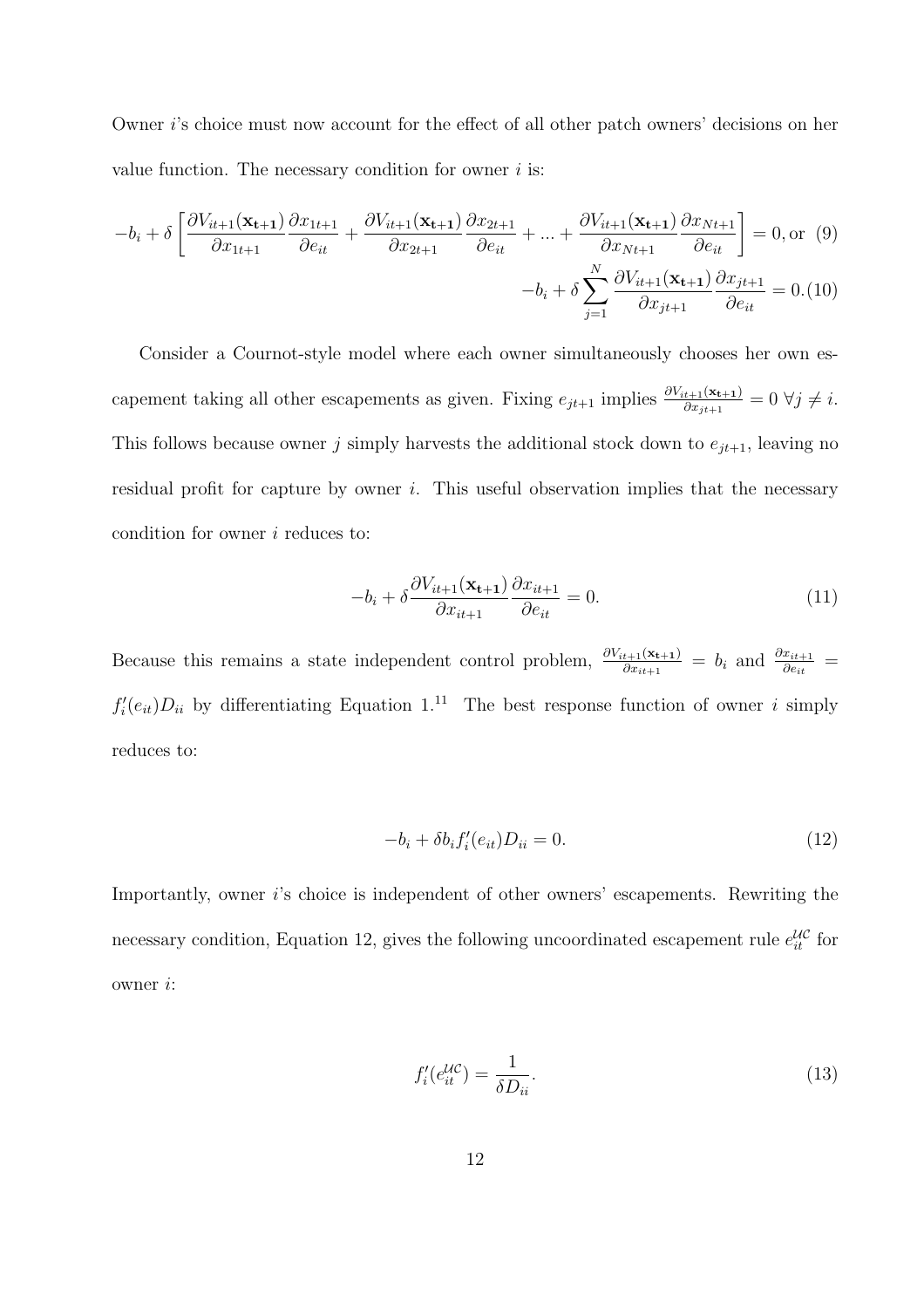Because owner *i*'s best response is independent of  $e_{jt}$  ( $j \neq i$ ), Equation 13 defines a unique subgame perfect Nash equilibrium vector of escapements for each owner under decentralized ownership. This result leads to the following first proposition regarding the efficiency of spatial property rights in the absence of coordination.

**Proposition 1.** Under Assumption 1,  $e_{it}^{\mu\sigma} < e_{it}^{\mathcal{SO}}$ .

*Proof.* By Equation 7 we have  $f_i'(e^{S\mathcal{O}}) = \frac{1}{\delta D_{ii} + \delta \sum_{j \neq i}^{N} (b_j/b_i) D_{ij}} < \frac{1}{\delta D}$  $\frac{1}{\delta D_{ii}} = f'_i(e^{U\mathcal{C}}_i)$ . Because  $f'_{i}(e) > 0$  and  $f''_{i}(e) < 0$ ,  $e^{i\mathcal{L}}_{it} < e^{i\mathcal{S}}_{it}$ .  $\Box$ 

The magnitude of the difference between the sole owner and uncoordinated equilibria will depend on the extent of the spatial externality, captured by the out-dispersal term in the denominator  $\delta \sum_{i=1}^{N}$  $\int_{j\neq i}^{N}(b_j/b_i)D_{ij}$ . The larger is this term, the larger is the wedge between the sole owner's escapement in that patch and that which is chosen by the uncoordinated owner.<sup>12</sup> To the extent that uncoordinated harvest is inefficiently excessive (see Proposition 1), coordination will be required to align incentives across spatial rights holders. While it is true that uncoordinated spatial property rights may fail to completely solve the commons problem, it is likely that the owners themselves would also recognize this fact, and take steps to coordinate. We address this topic below, beginning with a simple, yet powerful coordinating mechanism.

## 3 Unitization

We have shown that even with well defined and enforced spatial property rights, uncoordinated owners will typically not achieve economically efficient resource use (Proposition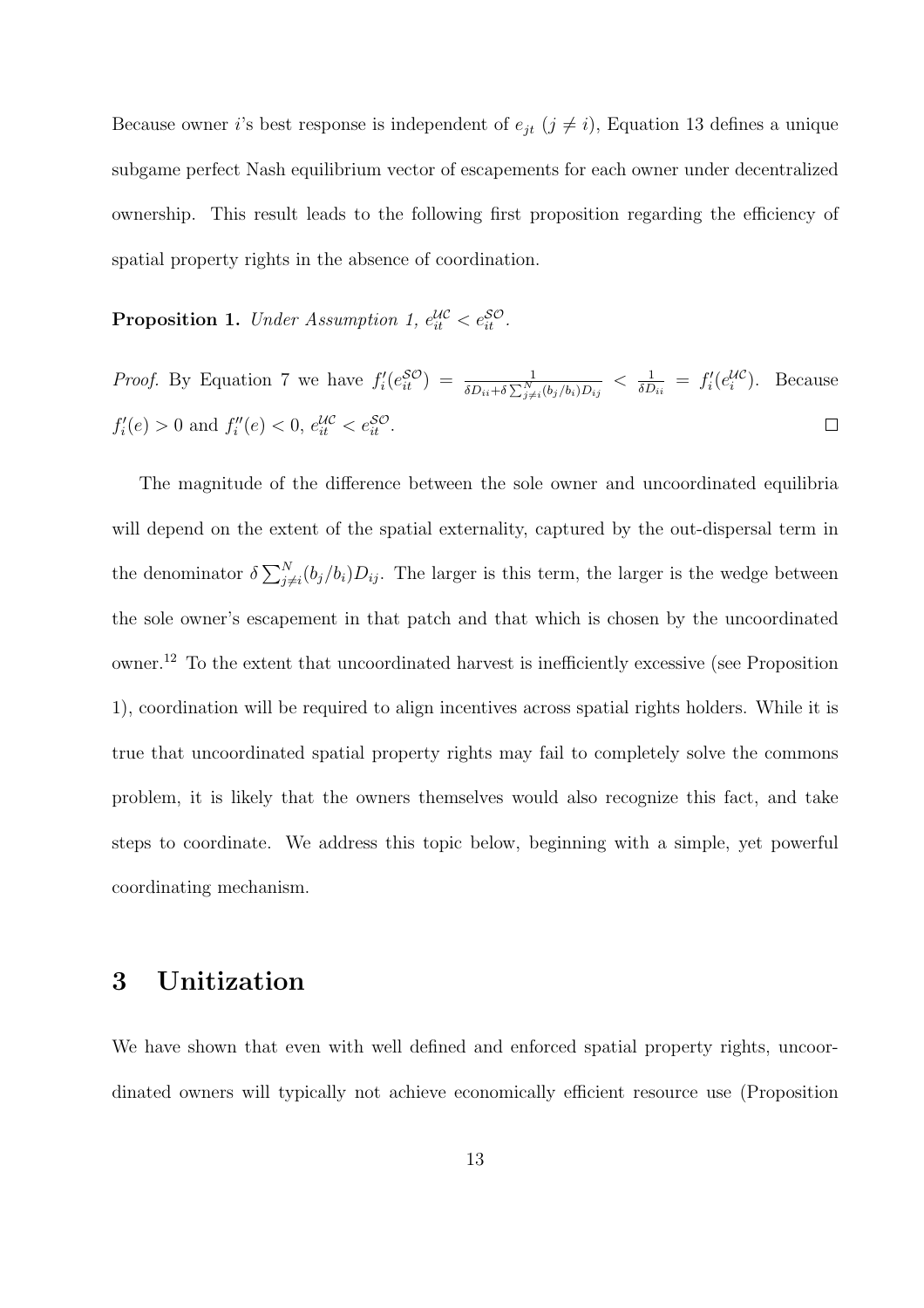1). Coordination may be induced by a Coasian bargaining solution or by other mechanisms requiring side payments between users. Real world examples of spatial property rights in renewable resources may involve hundreds of interconnected patches, and thus the number of side payments would quickly become large  $(\frac{N(N-1)}{2})$ .<sup>13</sup> We thus focus on unitization as a simple budget balanced, fully internal mechanism with no required side payments.

#### 3.1 Unitization

Consider a unitization scheme where each owner makes a *contribution*  $0 \leq \alpha_i \leq 1$  of her profits to a pool.<sup>14</sup> Dividend  $0 \leq \gamma_i \leq 1$  of this aggregate pool is then redistributed to patch *i*, such that  $\sum_{i=1}^{N} \gamma_i = 1.15$  A particular unitization scheme is defined by  $\{\alpha, \gamma\}$ , where  $\boldsymbol{\alpha} = [\alpha_1, \alpha_2, ..., \alpha_N]$  and  $\boldsymbol{\gamma} = [\gamma_1, \gamma_2, ..., \gamma_N]$ . For the first part of our analysis, we adopt the following assumption regarding participation in unitization:

Assumption 2. All N owners are contractually obligated to participate in the unitization scheme,  $\{\boldsymbol{\alpha}, \boldsymbol{\gamma}\}.$ 

Under Assumption 2, patch owners are legally bound to participate in the unitization scheme, as is typically the case for mineral rights owners in unitized oil and gas fields. If  $\alpha_i = 0$   $\forall i$ , no profit sharing occurs, and thus the resource is not unitized and owners are uncoordinated. If  $\alpha_i = 1 \forall i$ , then all profits are shared (as is the case for unitized oil and gas fields); subsequent redistribution to each owner is governed by  $\gamma$ . In the general case  $(0 < \alpha_i < 1)$  each individual owner chooses escapement conditional on  $\alpha_i$  and  $\gamma_i$ , taking other owners' decisions as given.<sup>16</sup>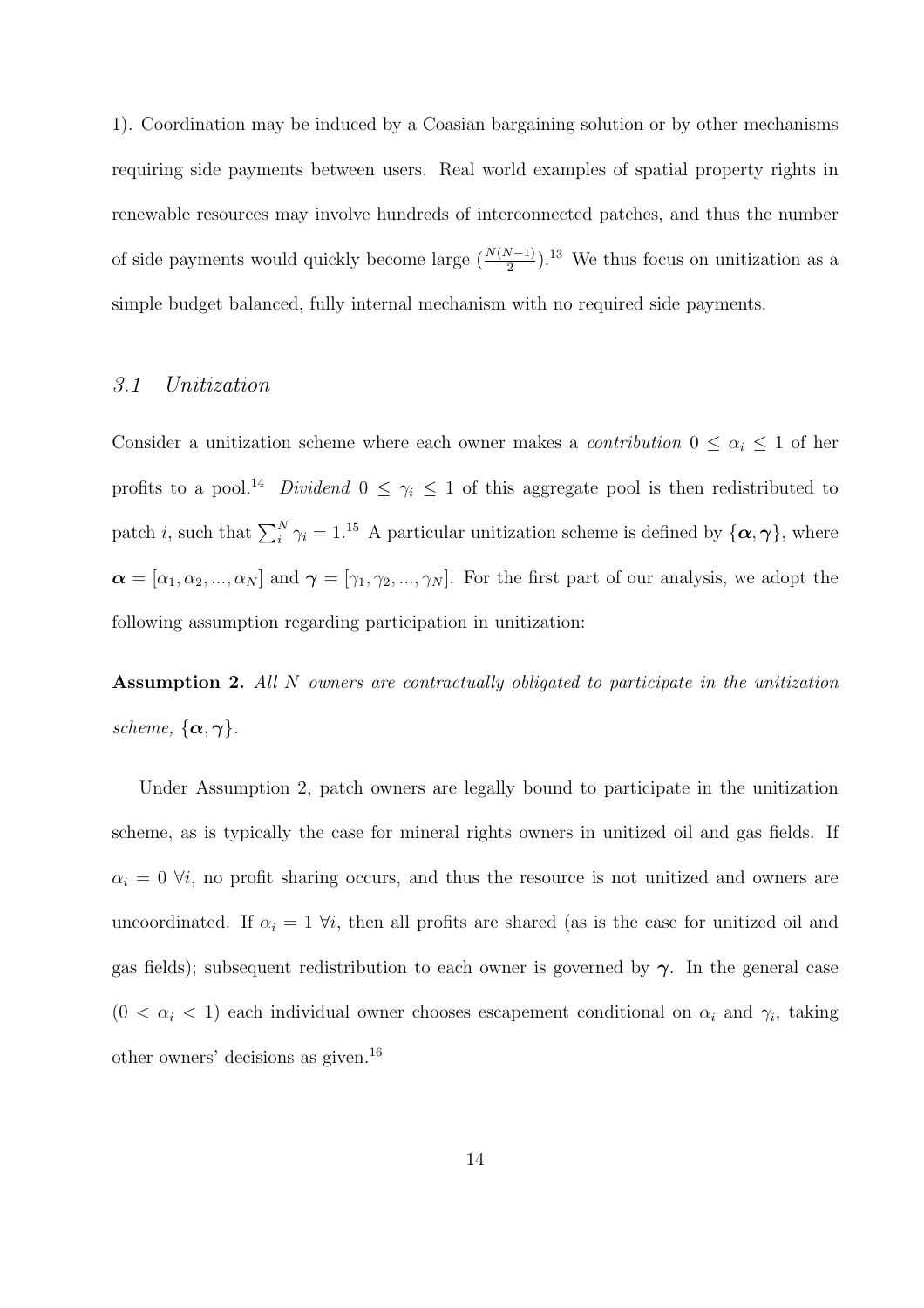The dynamic programming equation for patch owner  $i$  is given by:

$$
V_{it}(\mathbf{x_t}) = \max_{e_{it}} (1 - \alpha_i) b_i (x_{it} - e_{it}) + \alpha_i \gamma_i \sum_{j=1}^{N} b_j (x_{jt} - e_{jt}) + \delta V_{it+1}(\mathbf{x_{t+1}})
$$
(14)

with necessary condition:

$$
-(1 - \alpha_i)b_i - \alpha_i\gamma_ib_i + \delta \sum_{j=1}^N \frac{\partial V_{it+1}(\mathbf{x}_{t+1})}{\partial x_{jt+1}} \frac{\partial x_{jt+1}}{\partial e_{it}} = 0.
$$
 (15)

Because owner i takes all  $e_{jt}$  ( $j \neq i$ ) as given, from the perspective of owner i, owner  $j$  immediately harvests any additional stock down to the given escapement level yielding marginal value,  $b_j$ . That value accrues to owner i based on the dividend, and we obtain:  $\partial V_{it+1}(\mathbf{x_{t+1}})$  $\frac{t+1(\mathbf{X}_{t+1})}{\partial x_{jt+1}} = \gamma_i b_j \; \forall i, j.$  Combining this along with differentiation of Equation 1 gives owner i's best response function:

$$
-(1-\alpha_i)b_i - \alpha_i\gamma_ib_i + \delta\left((1-\alpha_i)b_if'_i(e_{it})D_{ii} + \alpha_i\gamma_i\sum_{j=1}^N b_jf'_i(e_{it})D_{ij}\right) = 0, \qquad (16)
$$

which remains independent of any other owner's escapement decision. The left hand terms represents the current period marginal cost of increasing escapement:  $(1-\alpha_i)$  forgone private harvest value, and  $\alpha_i \gamma_i$  share of the foregone harvest value. The right term represents the marginal benefit: discounted private  $(1 - \alpha_i)$  and pooled  $(\alpha_i \gamma_i)$  share of future value of marginal growth and dispersal of the resource.

Thus, we can immediately write the resulting optimal escapement rule  $e_{it}^{\{\alpha,\gamma\}}$  as a function of the unitization scheme  $\{\alpha, \gamma\}$ as follows:

$$
f_i'(e_{it}^{\{\alpha,\gamma\}}) = \frac{(1-\alpha_i)b_i + \alpha_i\gamma_ib_i}{\delta((1-\alpha_i)b_iD_{ii} + \alpha_i\gamma_i\sum_{j=1}^N b_jD_{ij})}.
$$
\n(17)

Equation 17 defines a unique subgame perfect Nash equilibrium vector of escapements for each owner under unitization scheme  $\{\alpha, \gamma\}$ .<sup>17</sup> How does the profile of escapements under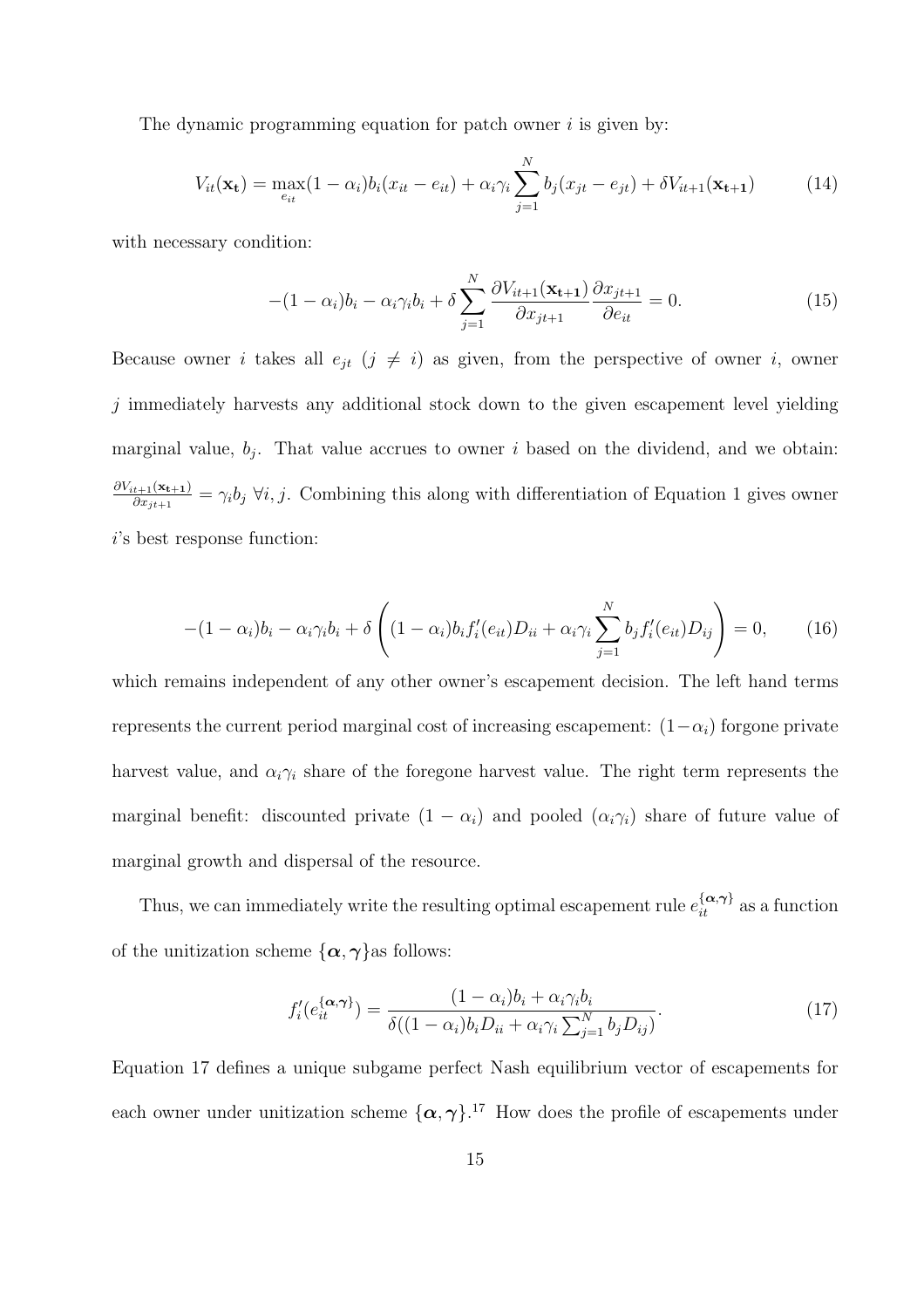unitization compare to the profile under a sole owner of the spatially connected renewable resource? It turns out that the escapement under unitization is inefficiently low (i.e. harvest is excessive) in all patches, as is formalized below:

**Proposition 2.** Under Assumptions 1-2 and provided  $\alpha_i < 1$ ,  $e_i^{\{\boldsymbol{\alpha}, \boldsymbol{\gamma}\}} < e_i^{\mathcal{SO}}, \forall i$ .

*Proof.* Per Equations 7 and 17, this requires that  $\frac{(1-\alpha_i)b_i+\alpha_i\gamma_ib_i}{\delta((1-\alpha_i)b_iD_{ii}+\alpha_i\gamma_i\sum_{j=1}^N b_jD_{ij})} > \frac{b_i}{\delta\sum_{j=1}^N b_j}$  $\frac{b_i}{\delta \sum_{j=1}^N b_j D_{ij}}.$ Rearranging, this requires  $\frac{(1-\alpha_i)b_i\sum_{j=1}^N b_jD_{ij}}{b_i(1-\alpha_i)b_iD_{ij}}$  $\sum_{j=1}^N b_j D_{ij}$  $\frac{\partial a_i \partial a_i}{\partial b_i(1-\alpha_i)b_iD_{ii}} > 1$ , or simply that  $\frac{e^{-1}}{b_i D_{ii}}$  > 1, which trivially holds, and thus  $e_i^{\{\boldsymbol{\alpha},\boldsymbol{\gamma}\}} < e_i^{\mathcal{SO}}$ .  $\Box$ 

While Proposition 2 shows that unitization leads to inefficient harvest levels, it seems intuitive that sharing a larger fraction of profits would enhance efficiency because larger contributions lead owners to take more account of the spatial externality. This intuition is formalized below:

**Proposition 3.** Under Assumptions 1-2, an increase in contribution  $0 < \alpha_i < 1$  leads to an increase in the efficiency of the fishery.

*Proof.* Proposition 2 implies  $f_i^{\prime}(e_i^{\{\boldsymbol{\alpha},\boldsymbol{\gamma}\}})$  $\binom{\{\alpha,\gamma\}}{i} > f'_i(e_i^{\mathcal{SO}})$ . Next, we show that  $\frac{de_i}{d\alpha_i} > 0$ . By the implicit function theorem and Equation 17,  $\frac{de_i}{d\alpha_i} = -\frac{b_i \gamma_i \sum_{j \neq i}^N D_{ij}}{\delta[(1-\alpha_i)b_i D_{ii} + \alpha_i \gamma_i \sum_{j \neq i}^N b_{ij}]}$  $\frac{b_i\gamma_i \sum_{j\neq i}Di_j}{\delta[(1-\alpha_i)b_iD_{ii}+\alpha_i\gamma_i\sum_{j=1}^N b_jD_{ij}]^2f''_i(e_i^{\{\alpha,\gamma\}})}$ . By the concavity of  $f_i(\cdot)$ ,  $\frac{de_i}{d\alpha_i} > 0$ . We next show that total fishery profits are increasing in escapement  $e_i$  when  $e_i < e_i^{SO}$  and regardless of  $e_j$ . The total fishery present value (assuming the steady-state is reached after the initial period) for a given vector of escapements  $e_1, e_2, \ldots, e_N$  is given by:

$$
\pi(e_1, e_2, ..., e_N) = \sum_{i=1}^{N} b_i (x_{i0} - e_i) + \frac{\delta}{1 - \delta} \sum_{i=1}^{N} b_i (x_i - e_i)
$$
\n(18)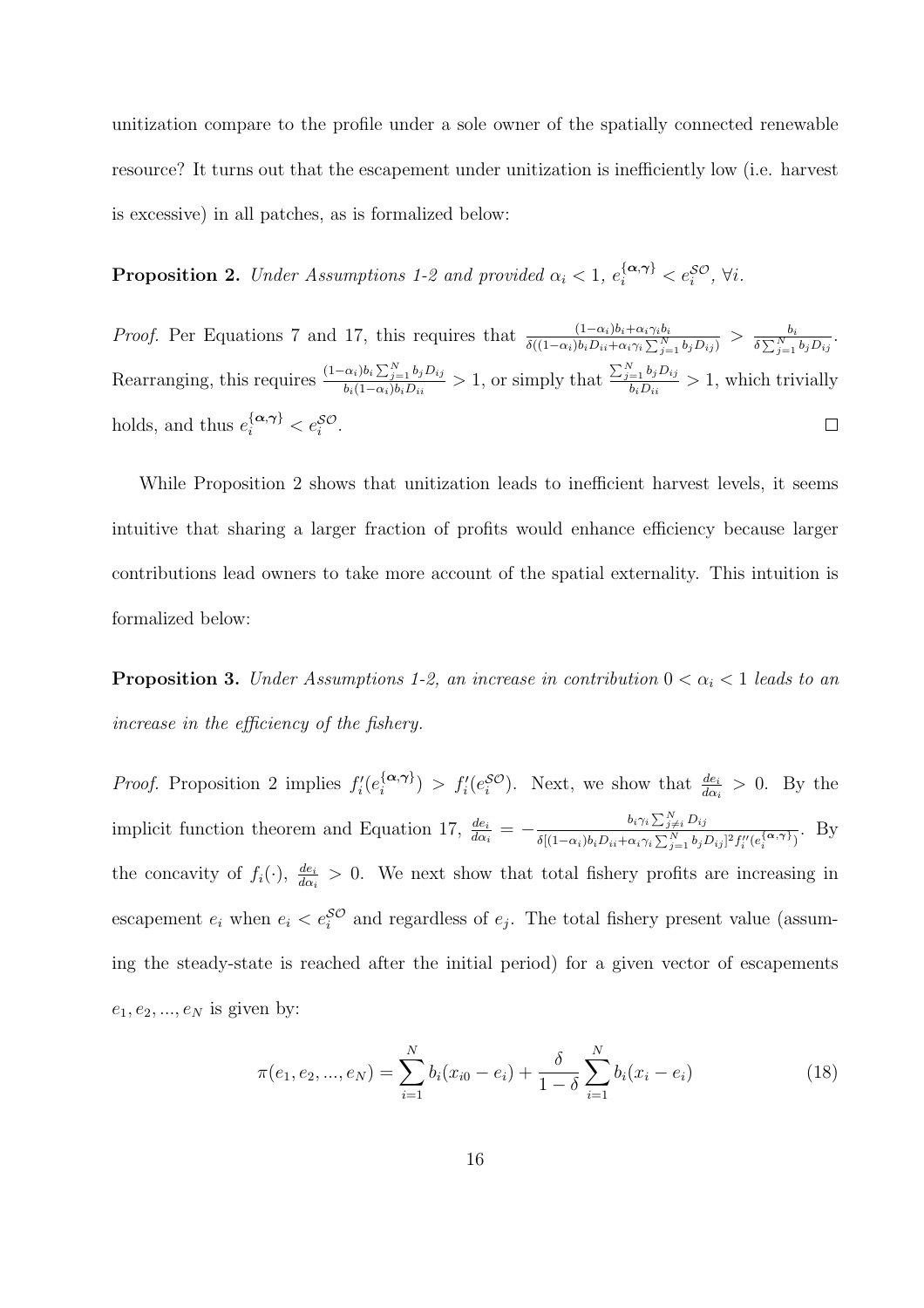The change in fishery present value due to a change in escapement in one patch  $e_i$  is given by:

$$
\frac{d\pi}{de_i} = -b_i + \frac{\delta}{1-\delta} \left( \sum_{j=1}^N b_j f'_i(e_i) D_{ij} - b_i \right)
$$
\n(19)

which is independent of  $e_j, \forall j \neq i$ . The present value of the fishery is maximized when Equation 19 is equal to zero, which yields escapement identical to the sole owner escapement  $e_i^{\mathcal{SO}}$  defined in 7. For  $e_i < e_i^{\mathcal{SO}}, f_i'(e_i) > f_i'(e_i^{\mathcal{SO}})$ , and thus  $\frac{d\pi}{de_i} > 0$ . Finally, the change in total fishery present value due to a change in contribution  $\alpha_i$  is simply given by  $\frac{d\pi}{d\alpha_i}$  = dπ  $de_{i}^{\{\boldsymbol{\alpha},\boldsymbol{\gamma}\}}$  $\frac{de_i^{\{\alpha,\gamma\}}}{d\alpha_i} > 0.$ 

 $\Box$ 

The intuition underlying Proposition 3 is that an increase in the contribution increases the dependence of owner i's profits on the performance of spatially connected owners. Thus, owner i will place more weight on how her escapement affects the profits of her neighbors.

We have shown that escapement under "partial" unitization (when  $\alpha_i < 1 \; \forall i$ ) is inefficiently low and that increasing the contribution  $\alpha_i$  increases the efficiency of the fishery. This raises the question: How efficient is full unitization  $(\alpha_i = 1 \forall i)$ ? Let  $e_i^{\mathcal{F}}$  be the escapement chosen by each owner under full unitization. The following proposition shows that this escapement level will be equivalent to the first-best.

Proposition 4. Under Assumptions 1-2, the subgame perfect Nash equilibrium escapement under full unitization  $(\alpha_i = 1 \forall i)$  is identical to the economically efficient sole owner's  $\text{e} \text{c} \text{a} \text{p} \text{e} \text{m} \text{e} \text{e} \text{f}, \ \text{e}^{\mathcal{F}}_i = e^{\mathcal{SO}}_i, \ \forall i.$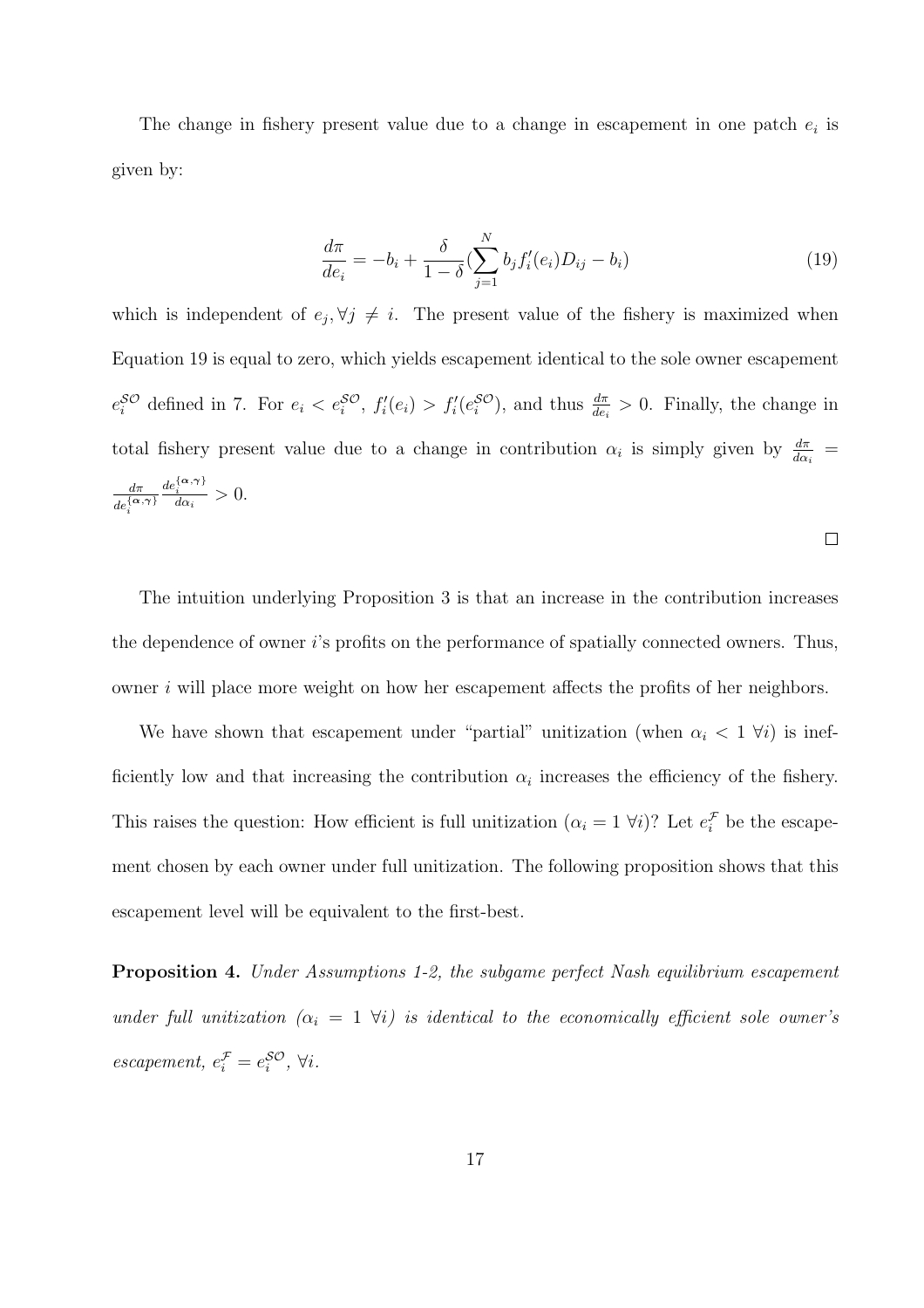*Proof.* Setting  $\alpha_i = 1$  in Equation 17 yields the following escapement rule under full unitization:

$$
f_i'(e_i^{\mathcal{F}}) = \frac{b_i}{\delta \sum_{j=1}^N b_j D_{ij}}.
$$
\n(20)

 $\Box$ 

The result follows by inspection of Equations 20 and 7.

This intuitive yet powerful result seems to solve our efficiency problem: simply constraining all users to fully share profits yields economic efficiency. Under full unitization, each owner chooses the escapement in her patch that maximizes the joint return of all patches, which is precisely the decision that a sole owner would make. This derivation yields an additional useful result:

Corollary 1. Under Assumptions 1 - 2 and full unitization  $\alpha_i = 1$ , the efficiency of unitization is independent of the dividend  $\gamma_i \ \forall i$ .

*Proof.* This result follows from the fact that Equation 20 is independent of  $\gamma_i$ .  $\Box$ 

Provided that all patch owners are mandated to participate in the scheme, each patch owner's escapement choice is identical to the first-best choice, regardless of the dividend. However, while the intensive margin decision of escapement is independent of the dividend, the extensive margin decision to participate will clearly depend on this dividend. In the following section, we consider the effects of unitization when participation is voluntary.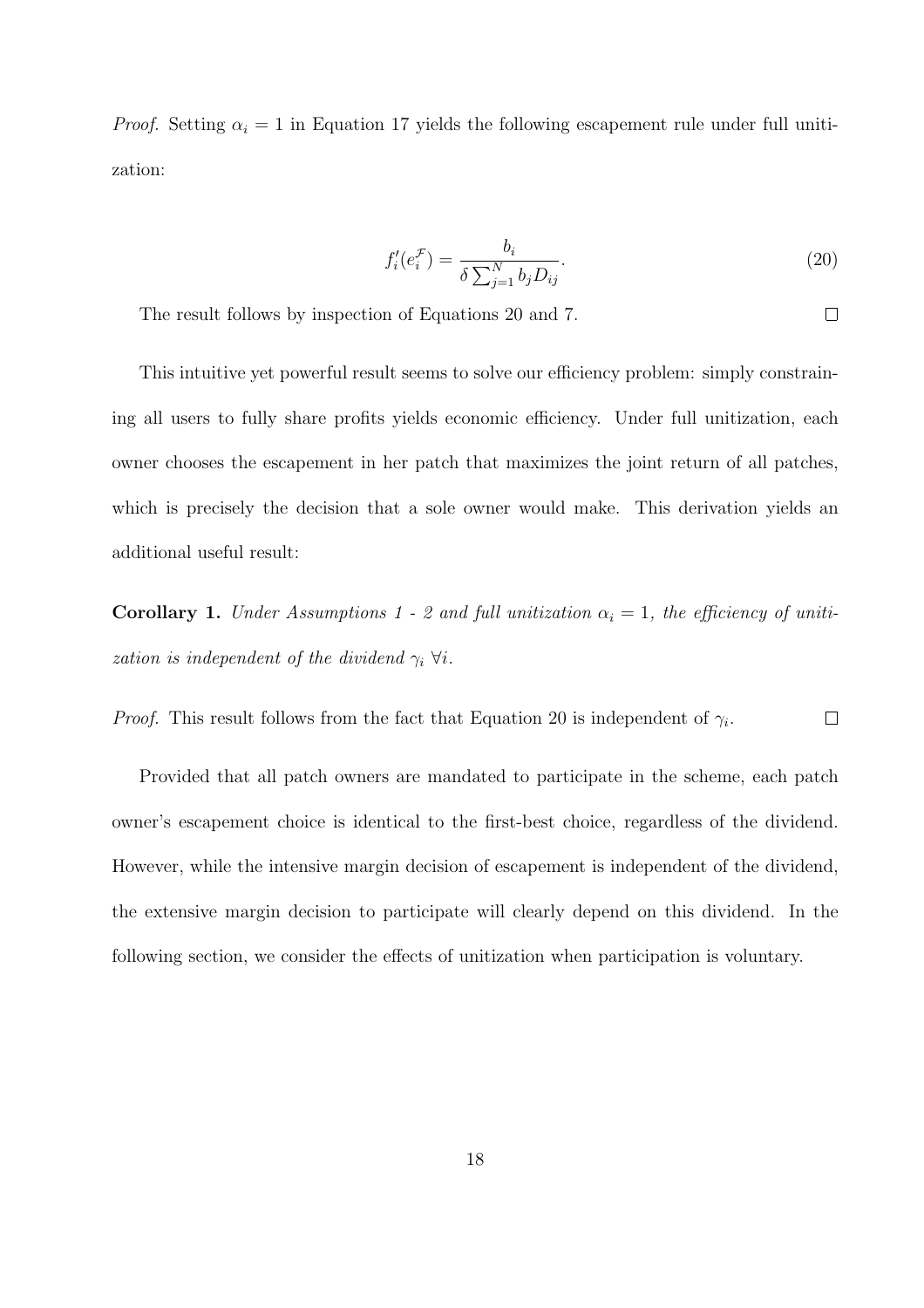## 4 Unitization with Endogenous Participation

In oil and gas unitization in the United States, participation is typically mandatory. Mineral rights holders in unitized oil and gas fields are required to share profits in a fully unitized manner  $(\alpha_i = 1 \forall i)$ . We have shown that a similar legal obligation might solve the spatial externality problem present for spatially connected renewable resource owners. But we ask whether contractual obligation is necessary for efficiency. Here we endogenize participation decisions in order to determine if unitization need be mandatory in order to produce a first-best efficient outcome.

## 4.1 Repeated play by patch owners

To explore the individual rationality of participation in the unitization scheme  $\{\alpha, \gamma\}$ , we couch our bioeconomic model as an infinitely repeated Prisoner's Dilemma game with N members. The relevant per-period payoffs are given below:

$$
\Pi_i^C = \gamma_i \sum_{j=1}^N b_j (x_j^{\mathcal{F}} - e_j^{\mathcal{F}}), \qquad (21)
$$

$$
\Pi_i^N = b_i(x_i^{\mathcal{F}} - e_i^{\mathcal{U}\mathcal{C}}),\tag{22}
$$

$$
\Pi_i^D = b_i(x_i^{\mathcal{UC}} - e_i^{\mathcal{UC}}). \tag{23}
$$

 $\Pi_i^C$  represents the shared profit of cooperation when all players choose the fully efficient escapement levels  $e_i^{\mathcal{F}}$ .  $\Pi_i^N$  represents *i*'s profit from defecting and choosing  $e_i^{\mathcal{UC}}$  while the other owners play  $e_{j\neq i}^{\mathcal{F}}$ . Finally,  $\Pi_i^D$  represents *i*'s profit when all owners choose their uncoordinated escapement,  $e_i^{\mathcal{UC}}$ , i.e. when everyone defects.

There are many potential strategies to consider, and we adopt a Nash reversion strategy to punish defectors. Under this punishment strategy, any defector is punished forever by all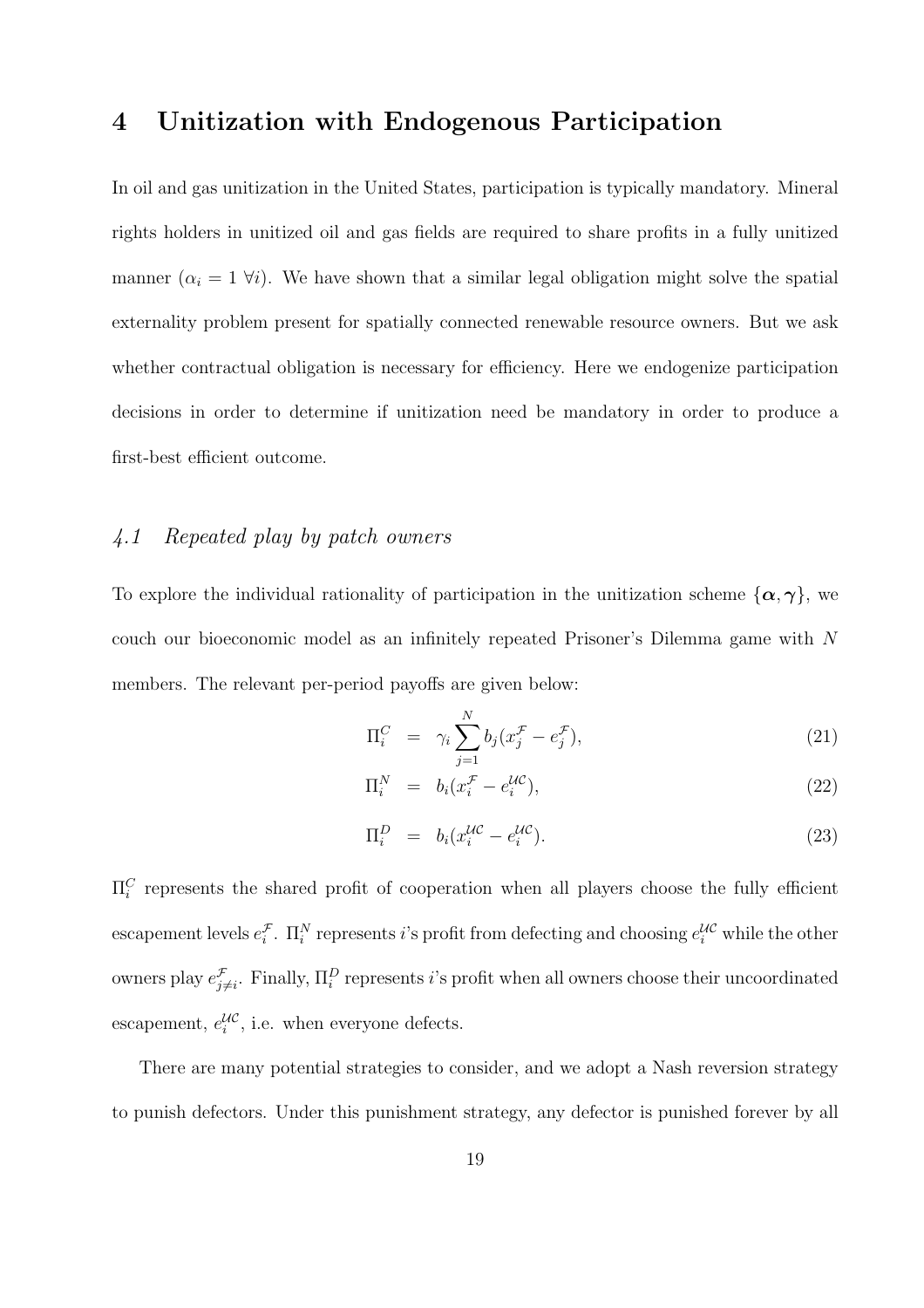other owners reverting to  $e_i^{\mathcal{UC}}$ . Here, if owner i defects during period t, she will enjoy the fruits of her defection in that first period, and will be 'punished' by every other owner defecting in the subsequent periods. Thus, we can calculate the dynamic benefits of cooperation and defection as follows. The present value of profits from cooperation forever are the discounted sum of  $\Pi_i^C$ :

$$
J_i^C = \Pi_i^C + \sum_{t=1}^{\infty} \delta^t \Pi_i^C
$$
  
= 
$$
\frac{1}{1-\delta} \gamma_i \sum_{j=1}^N b_j (x_j^{\mathcal{F}} - e_j^{\mathcal{F}}).
$$
 (24)

Defection amounts to choosing the uncoordinated escapement of  $e_i^{\mathcal{UC}}$ , which leads to a steady-state defection stock of  $x_i^{\mathcal{UC}}$ . Thus, the present value of profit to owner *i* from defecting is:

$$
J_i^D = \Pi_i^N + \sum_{t=1}^{\infty} \delta^t \Pi_i^D
$$
  
=  $b_i (x_i^{\mathcal{F}} - e_i^{\mathcal{U}C}) + \frac{\delta}{1 - \delta} b_i (x_i^{\mathcal{U}C} - e_i^{\mathcal{U}C}).$  (25)

The first term represents the first period benefit of defection (choosing the uncoordinated level of escapement while every other owner is still playing cooperatively), while the second represents the discounted stream of benefits from the steady-state uncoordinated equilibrium. Given the history of play, each owner will consider her profit taking as given the escapement of other owners. In essence, owners will consider the short-term benefits of defection versus the long-term difference in profits between sharing a cooperative equilibrium and going it alone. If we find conditions under which  $J_i^C \geq J_i^D$  for all owners *i*, then unitization is efficient and supportable as a subgame perfect Nash Equilibrium. Whether this occurs will depend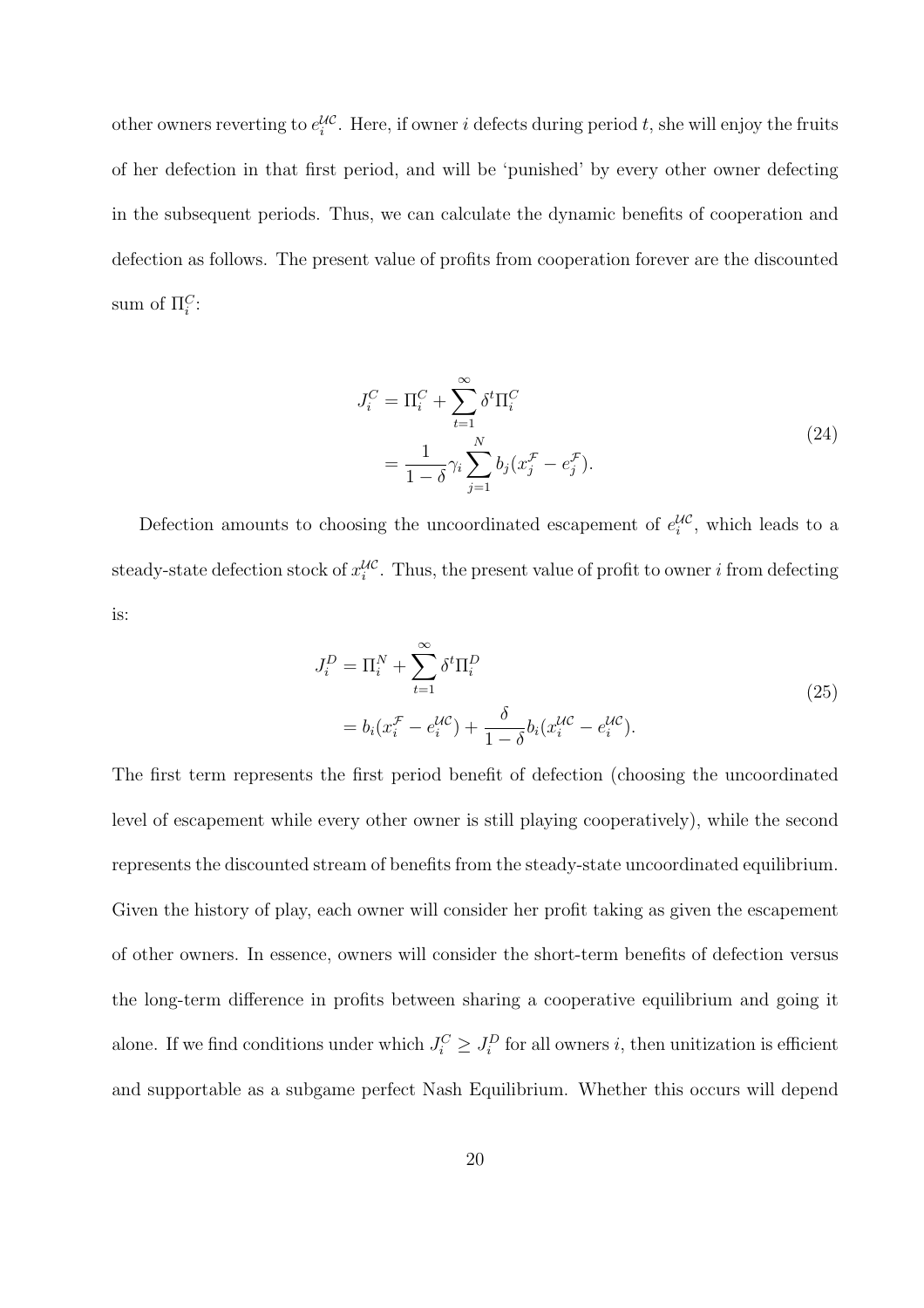on the design of the unitization scheme. Because efficiency requires  $\alpha_i = 1 \ \forall i$  (Proposition 4), we focus on the importance of the set of dividends  $\boldsymbol{\gamma} = [\gamma_1, \gamma_2, ..., \gamma_N].$ 

#### 4.2 Patch-specific dividends

We leverage the fact that our unitization scheme allows the dividends  $\gamma_i$  to vary across patch owners. The key question here is: Does a set of dividends exist that 1) encourages full participation and 2) is feasible? In considering this question, the result in Corollary 1 becomes crucial. Because harvest efficiency by each patch owner is independent of  $\gamma_i$ , we can consider the minimum  $\gamma_i$ , denoted  $\hat{\gamma}_i$ , such that patch owner *i* would prefer cooperation (equation 24) to defection (equation 25). As long as  $\sum_i^N \hat{\gamma}_i \leq 1$ , the share structure is feasible and yields first-best efficiency for the fishery.

From Equation 24 and Equation 25, the minimum dividend  $\hat{\gamma}_i$  for owner *i* requires:

$$
\frac{1}{1-\delta}\hat{\gamma}_i \sum_{j=1}^N b_j (x_j^{\mathcal{F}} - e_j^{\mathcal{F}}) = b_i (x_i^{\mathcal{F}} - e_i^{\mathcal{UC}}) + \frac{\delta}{1-\delta} b_i (x_i^{\mathcal{UC}} - e_i^{\mathcal{UC}}). \tag{26}
$$

Solving for  $\hat{\gamma}_i$  gives the indifferent dividend for patch *i*:

$$
\hat{\gamma}_i = \frac{b_i((1-\delta)x_i^{\mathcal{F}} + \delta x_i^{\mathcal{U}\mathcal{C}} - e_i^{\mathcal{U}\mathcal{C}})}{\sum_{j=1}^N b_j (x_j^{\mathcal{F}} - e_j^{\mathcal{F}})}.
$$
\n(27)

To explore the determinants of  $\hat{\gamma}_i$ , we will adopt the following approach. Consider a spatially connected renewable resource with  $N$  patch owners, and focus on two such owners, labeled *i* and *j*. What characteristics of these patch owners lead to high, or low, values of  $\hat{\gamma}_i$ and  $\hat{\gamma}_j$ ? To answer this question, we isolate effects by holding in common all characteristics between patches  $i$  and  $j$ , save one. We define the following conditions: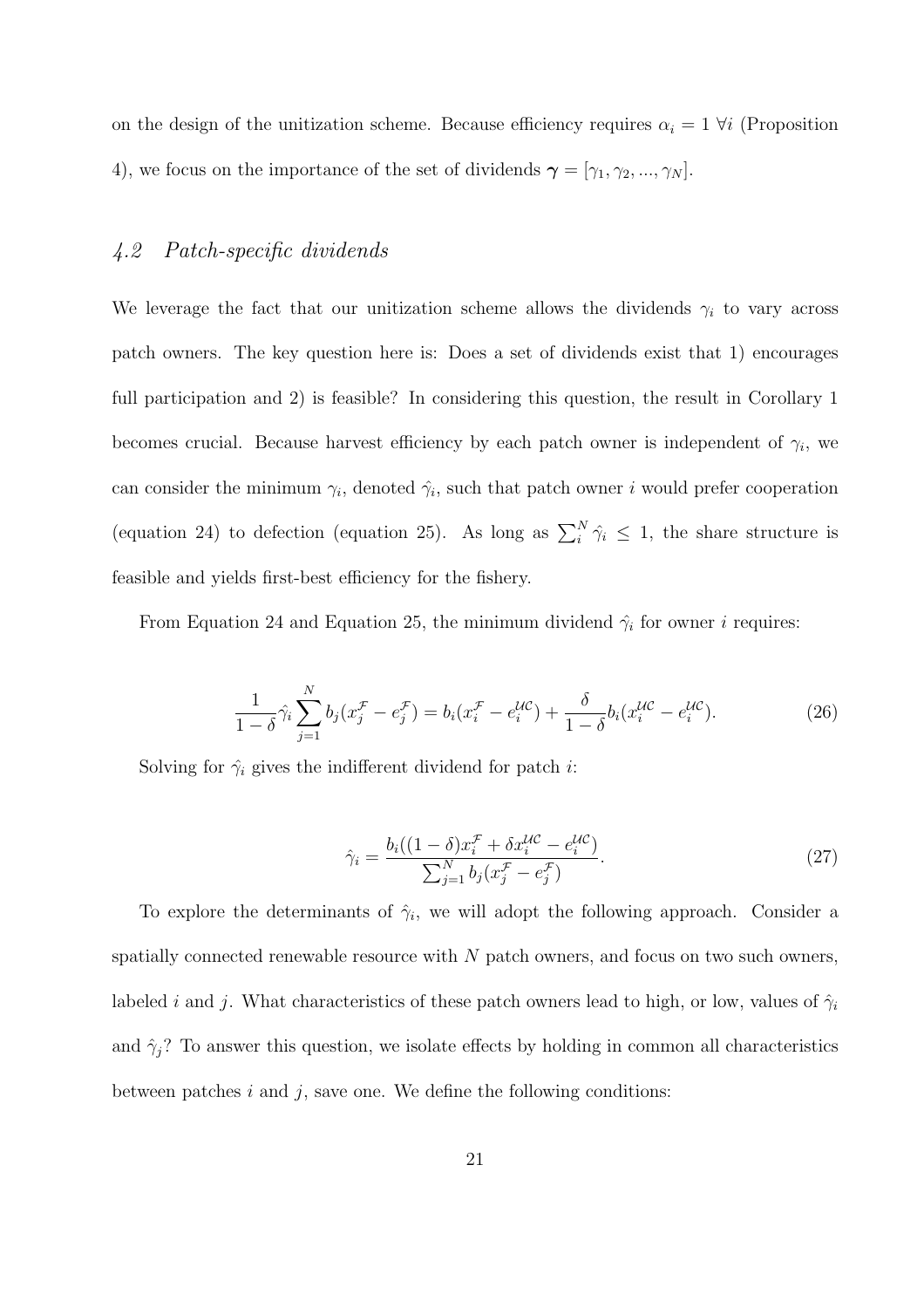**Condition 1.** Patches i and j have "equi-inflow" if  $D_{ki} = D_{kj}$  for all k.

**Condition 2.** Patches i and j have "equi-price" if  $b_i = b_j$ .

**Condition 3.** Patches i and j have "equi-production" if  $f_i(e) = f_j(e)$ .

**Condition 4.** Patches i and j have "equi-retention" if  $D_{ii} = D_{jj}$ .

We are interested in comparing  $\hat{\gamma}_i$  to  $\hat{\gamma}_j$ . We begin by noting that the denominator for  $\hat{\gamma}_i$  from Equation 27 is the same as the denominator for  $\hat{\gamma}_j$ . Whether  $\hat{\gamma}_i \leq \hat{\gamma}_j$  requires considering only the numerators:

$$
b_i((1-\delta)x_i^{\mathcal{F}} + \delta x_i^{\mathcal{U}\mathcal{C}} - e_i^{\mathcal{U}\mathcal{C}}) \leq b_j((1-\delta)x_j^{\mathcal{F}} + \delta x_j^{\mathcal{U}\mathcal{C}} - e_j^{\mathcal{U}\mathcal{C}})
$$
(28)

We derive and will subsequently make use of the following lemmas:

**Lemma 1.** Under Conditions 3 and 4,  $e_i^{\mathcal{UC}} = e_j^{\mathcal{UC}}$ .

Proof. This follows from inspection of Equation 13, and invoking Conditions 3 and 4.  $\Box$ 

**Lemma 2.** Under Condition 1,  $x_i^{\mathcal{F}} = x_j^{\mathcal{F}}$  and  $x_i^{\mathcal{UC}} = x_j^{\mathcal{UC}}$ .

*Proof.* Equation 1 implies that  $x_i = f_1(e_1)D_{1i} + f_2(e_2)D_{2i} + \ldots + f_N(e_N)D_{Ni}$  and  $x_j =$  $f_1(e_1)D_{1j} + f_2(e_2)D_{2j} + \ldots + f_N(e_N)D_{Nj}$ . For any set of escapements  $e_1, e_2, \ldots, e_N$ , these are  $\Box$ equal by Condition 1.

These facts give rise to the following propositions regarding the characteristics of patches that determine the dividend required to induce voluntary participation.

**Proposition 5.** Suppose that Conditions 1, 3, and 4 hold, and  $b_i > b_j$ , then  $\hat{\gamma}_i > \hat{\gamma}_j$ .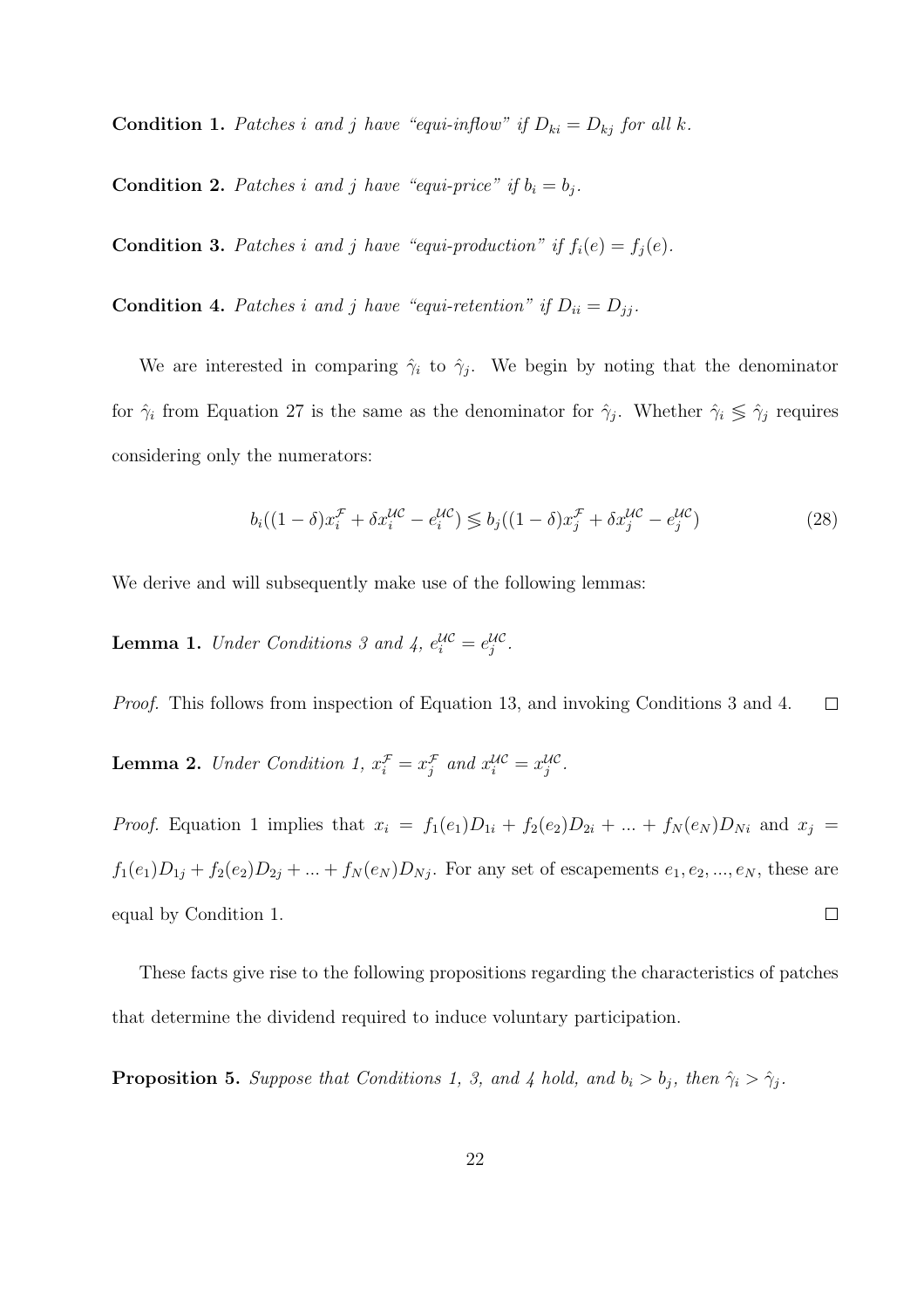Proof. Under the assumed Conditions, Lemmas 1 and 2 hold, so the only difference in the numerator is  $b_i$  and  $b_j$ . The result  $\hat{\gamma}_i > \gamma_j$  follows trivially.  $\Box$ 

## **Proposition 6.** Suppose that Conditions 1, 2 and 3 hold, and  $D_{ii} > D_{jj}$ , then  $\hat{\gamma}_i < \hat{\gamma}_j$ .

Proof. By Lemma 2 and Condition 2, comparing the numerator requires only comparing  $-e_i^{\mu c} \leq -e_j^{\mu c}$ . From Equation 13, and invoking Condition 3 and the assumption about retention,  $e_j^{\mathcal{U}\mathcal{C}} < e_i^{\mathcal{U}\mathcal{C}}$ , and therefore,  $\hat{\gamma}_i < \hat{\gamma}_j$ .  $\Box$ 

**Proposition 7.** Suppose that Conditions 1, 2, and 4 hold, and  $f'_i(\bar{e}) > f'_j(\bar{e}) \ \forall \bar{e}$ , then  $\hat{\gamma}_i < \hat{\gamma}_j$ .

*Proof.* By Lemma 2 and Condition 2, only need to compare  $-e_i^{\mathcal{UC}} \leq -e_j^{\mathcal{UC}}$ . From Equation 13, and invoking Condition 4 and the assumption about growth,  $e^{i\ell\zeta}_j < e^{i\ell\zeta}_i$ , and therefore,  $\hat{\gamma}_i < \hat{\gamma}_j$ .  $\Box$ 

The intuition underlying Proposition 5 is straightforward: patches with a higher price or lower marginal cost of harvest (higher  $b_i$ ) require a larger dividend  $\gamma_i$  of total fishery profits to discourage defection. Proposition 6 hinges on the fact that patches with less self-retention (smaller  $D_{ii}$ ) will harvest to a lower level of escapement when defecting, making initial defection more profitable relative to patches with higher self-retention. Proposition 7 reveals a counterintuitive result on the minimum dividend required to entice patch owners into the unitization scheme. In contrast to Proposition 5 which found that more economically productive patches require larger dividends, Proposition 7 shows that more biologically productive patches (higher  $f_i'(\bar{e}) \ \forall \bar{e}$ ) require smaller dividends to encourage participation. This result follows from the fact that patches with higher productivity will choose higher levels of escapement when defecting, decreasing the benefit of initial defection and thus requiring a smaller dividend to entice cooperation.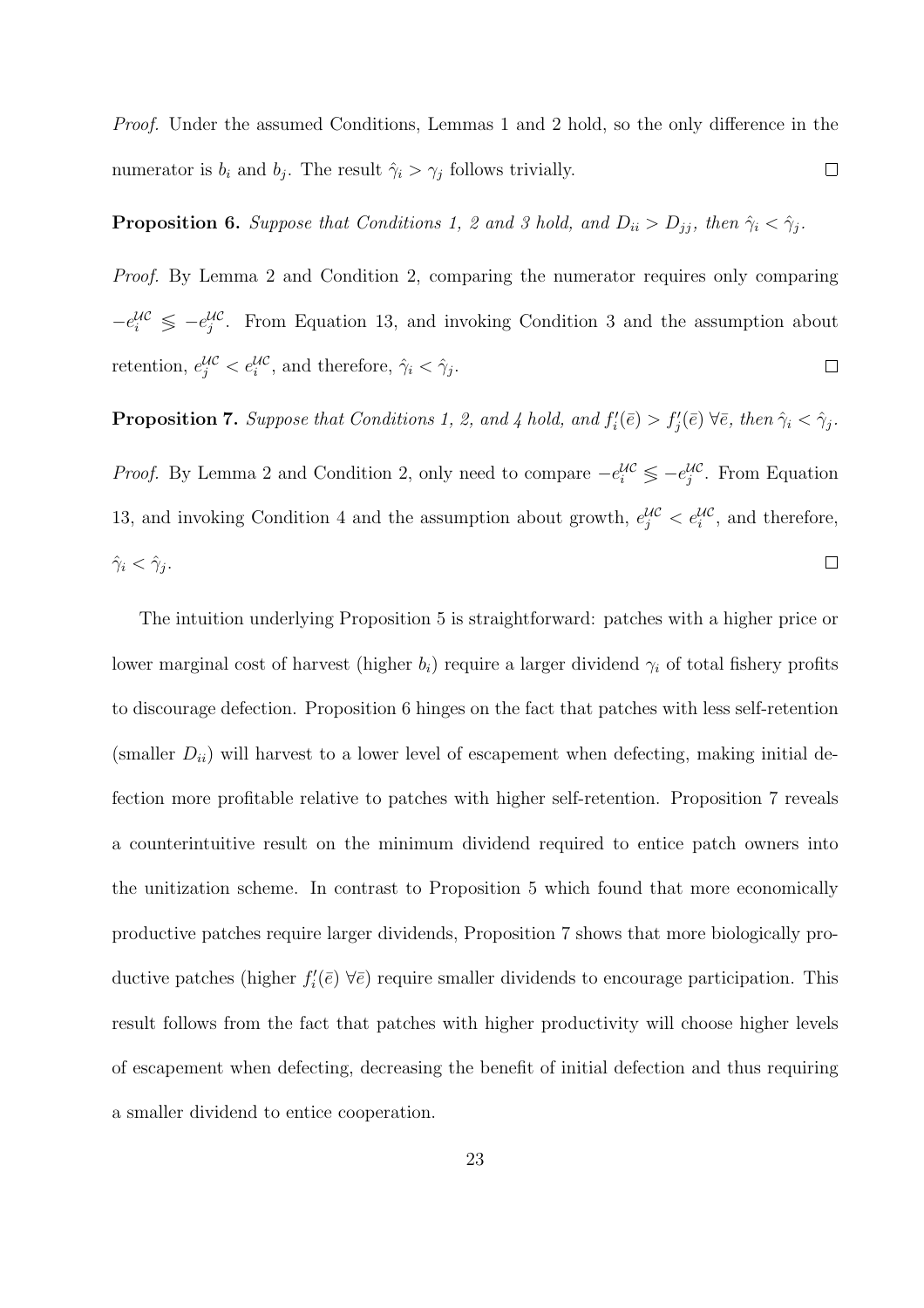In order for the dividend structure described by Equation 27 to be feasible, the individual dividends must sum to less than unity:

$$
\frac{\sum_{i=1}^{N} b_i ((1 - \delta) x_i^{\mathcal{F}} + \delta x_i^{\mathcal{U}\mathcal{C}} - e_i^{\mathcal{U}\mathcal{C}})}{\sum_{j=1}^{N} b_j (x_j^{\mathcal{F}} - e_j^{\mathcal{F}})} \le 1.
$$
\n(29)

This leads to our next proposition regarding the efficiency of unitization under voluntary participation:

**Proposition 8.** Under Assumption 1, there exists a discount factor  $\tilde{\delta} < 1$  such that for any  $\delta \geq \tilde{\delta}$ , full unitization with endogenous participation is supportable, and first-best, economically efficient harvest can be achieved.

Proof. The denominator of Equation 29 is simply the first-best value of the fishery in steady state. If  $\delta = 1$ , the numerator is equal to the value of the fishery in the absence of unitization, and as this is less than the first-best value of the fishery, the ratio in Equation 29 is strictly less than one. On the other hand, if  $\delta = 0$ , the numerator is strictly greater than the denominator, as  $e_i^{\mathcal{U}\mathcal{C}} < e_i^{\mathcal{F}}$  and the ratio is strictly greater than one. Thus, by the intermediate value theorem, there exists some  $0 < \tilde{\delta} < 1$  such that the ratio in Equation 29 is equal to one. For  $\delta \geq \tilde{\delta}$ , the dividend given by Equation 27 is feasible and full participation with full  $\Box$ unitization is supportable, yielding first-best outcomes per proposition 4.

This finalizes our main result: by generalizing the concept of unitization, we have shown that fully efficient exploitation can be voluntarily achieved by completely self-interested patch owners and that this result does not require infinite patience.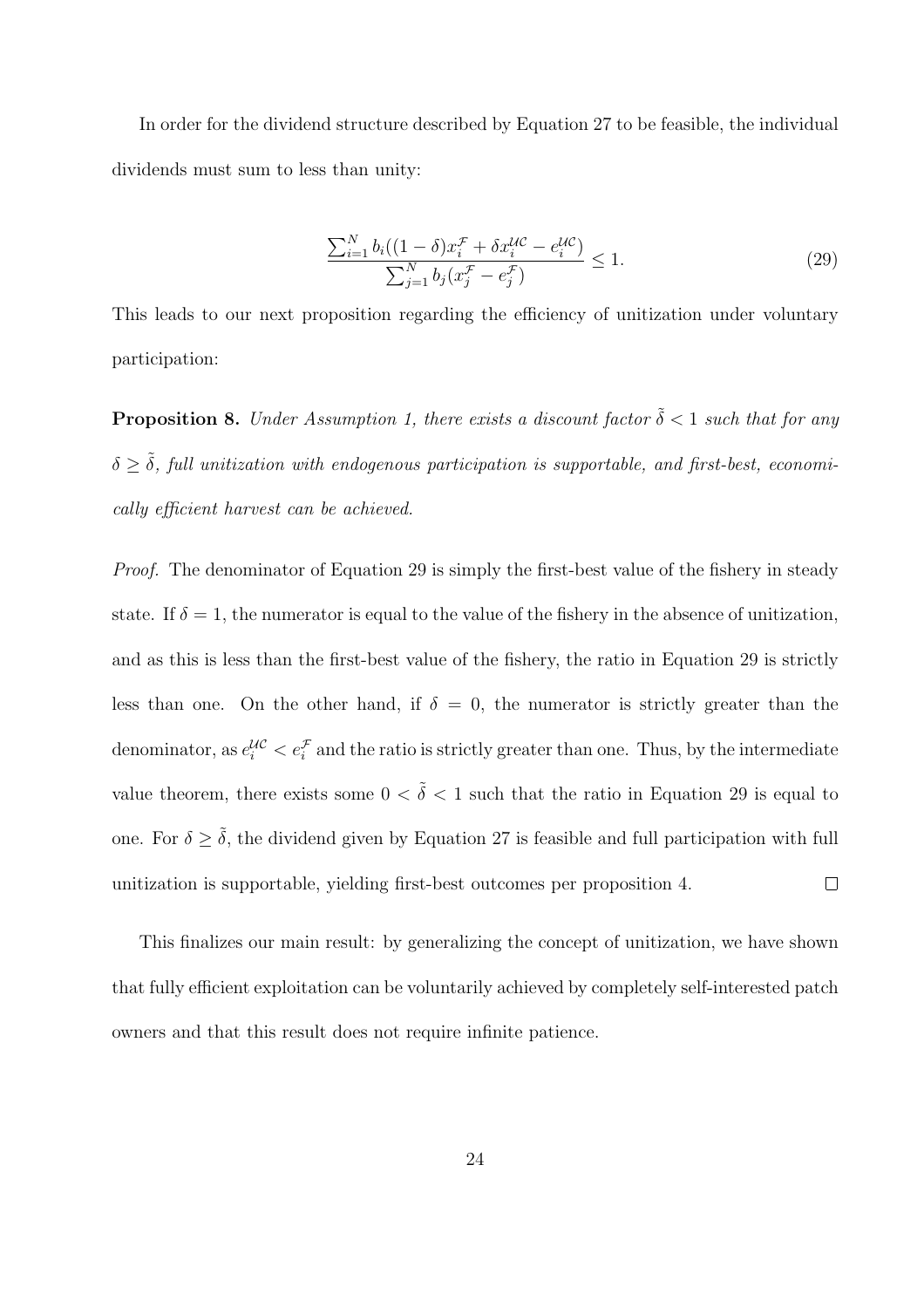#### 4.2.1 Alternative strategy considerations

Our result relies on Nash reversion as a means to punish defectors. It may be worth considering punishment strategies other than Nash reversion. One shortcoming of Nash reversion is that it is not renegotiation proof (Van Damme 1989) and punishers may have an incentive to 'let bygones be bygones' and allow a defector back into the cooperative and resume profit sharing. An extension that considers the potential of renegotiation proof strategies (such as Bhat and Huffaker (2007) and Cave (1987)) or more sophisticated punishment strategies (as in Tarui et al. (2008)) in unitized spatially connected renewable resources may prove insightful.

#### 4.2.2 Practical considerations

In the above analysis, the dividend was allowed to vary across patches. However, as a practical matter, such varying shares may be difficult for owners to agree upon. Fish harvested in patch  $i$  may come from larvae produced by stock in patch  $j$ , which may make agreement on unit shares difficult to come by. Wiggins and Libecap (1985) and Libecap and Wiggins (1985) detail contracting issues in oil unitization, emphasizing the difficulties of unit share agreement as a result of imperfect information. The biological systems underlying renewable resources may make the process of agreeing on unit shares even more contentious.<sup>18</sup>

## 5 Conclusions

Spatial connectivity of renewable resources induces a spatial externality in extraction. For this reason, spatial property rights alone are insufficient to solve the commons problem. We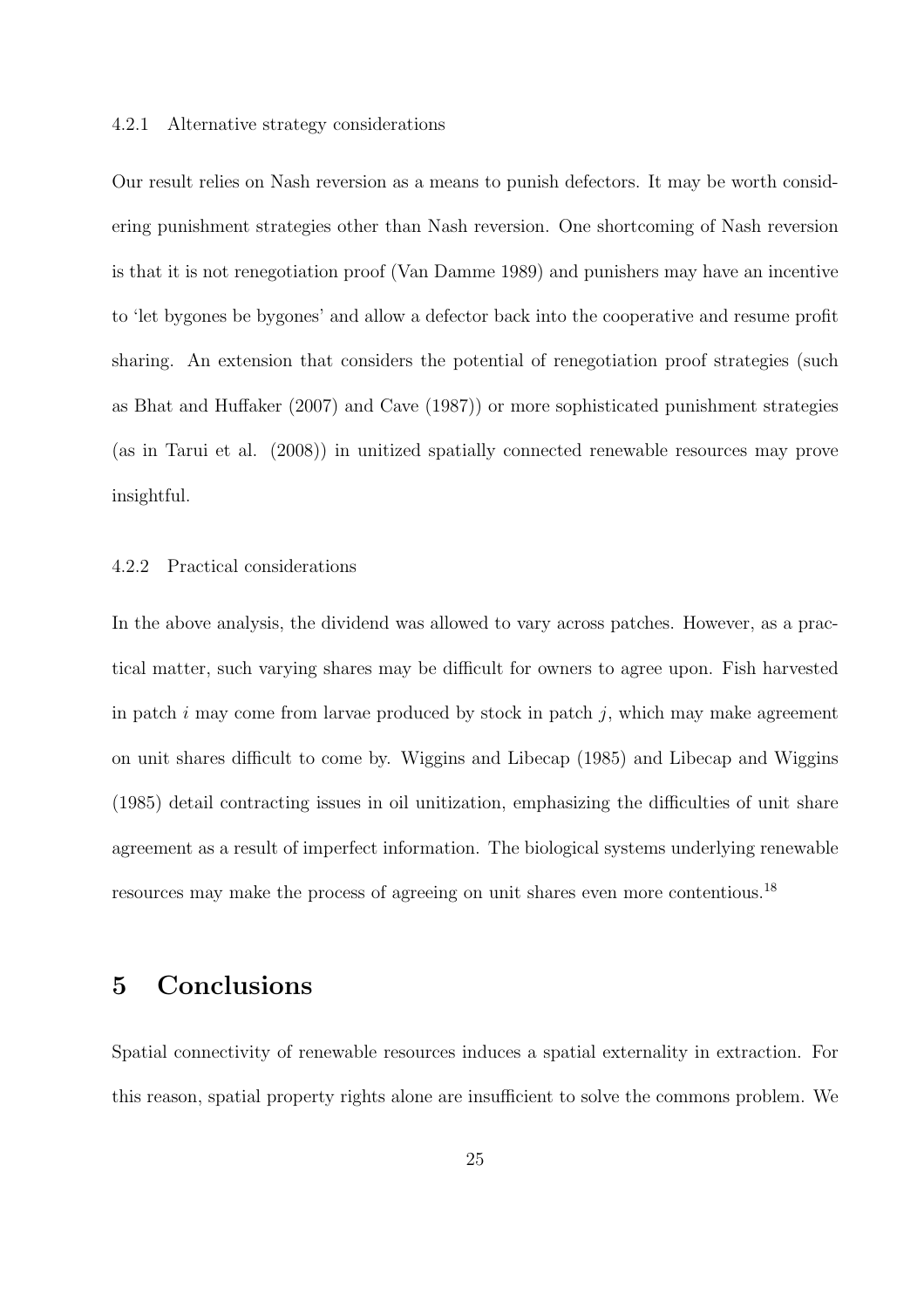generalize the notion of unitization, developed to coordinate extraction of common oil and gas fields, to spatially connected renewable resources. This coordination mechanism is framed within a spatial bioeconomic model with a patchy "metapopulation." Patch owners then compete in a dynamic game because owner i's harvest affects all other owners in subsequent periods. Our main result is that unitization can serve to coordinate spatial property rights owners. If designed properly, first-best harvest can be achieved, even in cases when the resource would be completely destroyed in the absence of unitization. The unitization scheme relies on two instruments: an owner-specific contribution (the fraction of profits an owner must yield to the common pool) and an owner-specific dividend (the fraction of the pool redistributed to the owner). By allowing the unitization scheme to vary by participant (e.g., as a function of patch-specific biological productivity or economic returns), the mechanism can induce voluntary participation by all spatial property rights owners.

The special structure of our difference game allows us to obtain sharp analytical results, but the analysis is not without caveats. There is an implicit assumption throughout the paper that the sole owner would achieve socially efficient harvest. While common in the bioeconomics literature, this is somewhat of a heroic assumption, but it does reduce the complexity of our problem. Incorporating other features such as ecological benefits or varying discount rates into the spatial bioeconomic model presented here may prove interesting.<sup>19</sup> Considering harvest incentives under a more general economic model may also be fruitful, as would considering the case of spatial reserves under spatial property rights. For example, might a patch owner find it optimal to pay another patch owner to completely shutdown harvest in her patch (Costello and Kaffine 2010)? While we have focused on spatial property rights over renewable resources, this unitization scheme might apply more generally.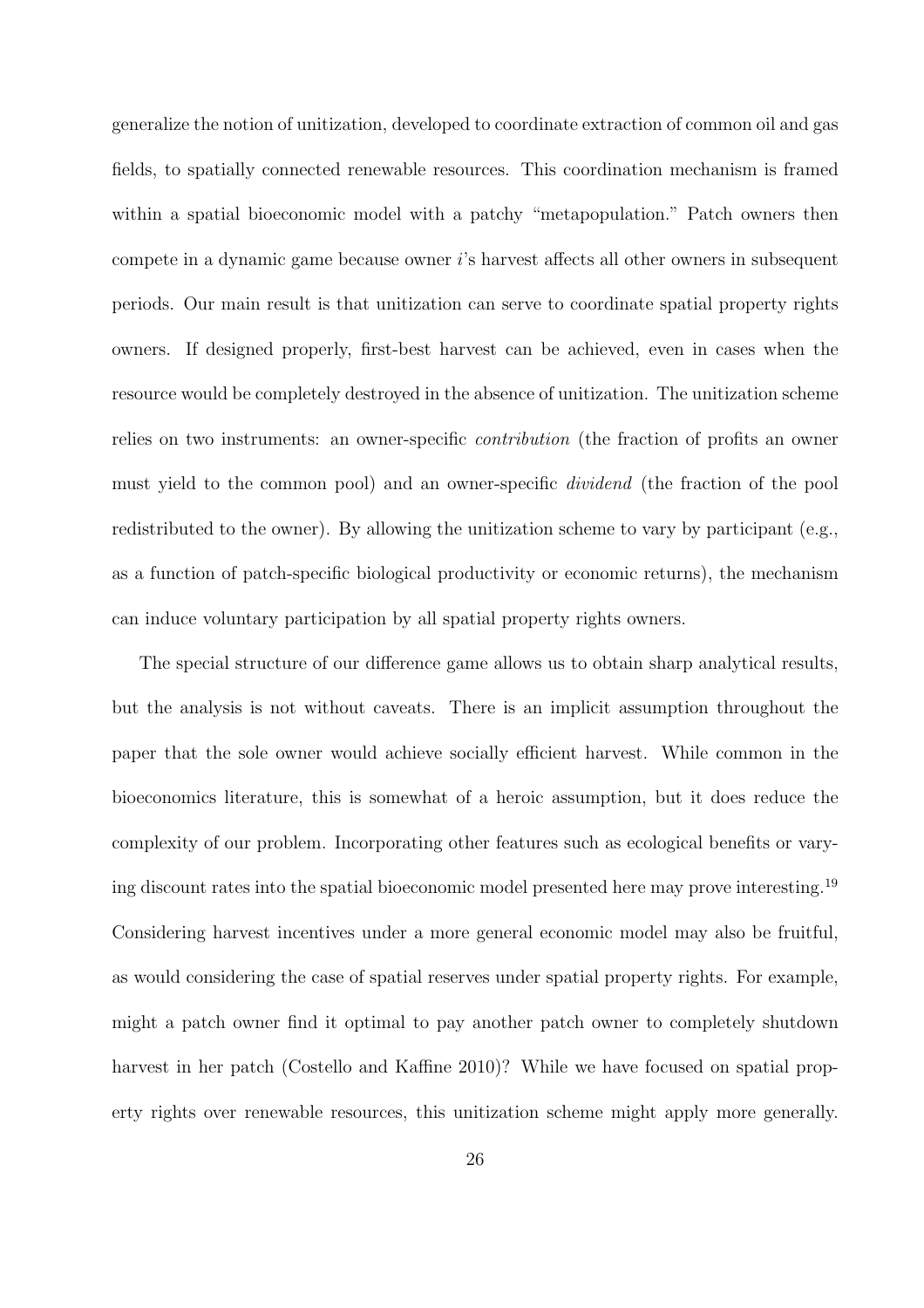For example, if property rights are assigned on the basis of allowable fish catch (individual transferable quotas (ITQs)), owners may benefit from coordination on harvest via a unitization mechanism. Owners of ITQ in the crab fishery in New Zealand coordinate via a mechanism similar to this where owners contribute quota share to a cooperative ("Crabco") and profits are redistributed differentially to participants at the end of the season (Soboil and Craig 2008).

While the unitization scheme presented here yields first-best outcomes under mandatory participation and can yield first-best outcomes under voluntary participation, practical considerations may constrain implementation, and unitization structures with less than full participation and less than full unitization may maximize the value of spatial renewable resource extraction.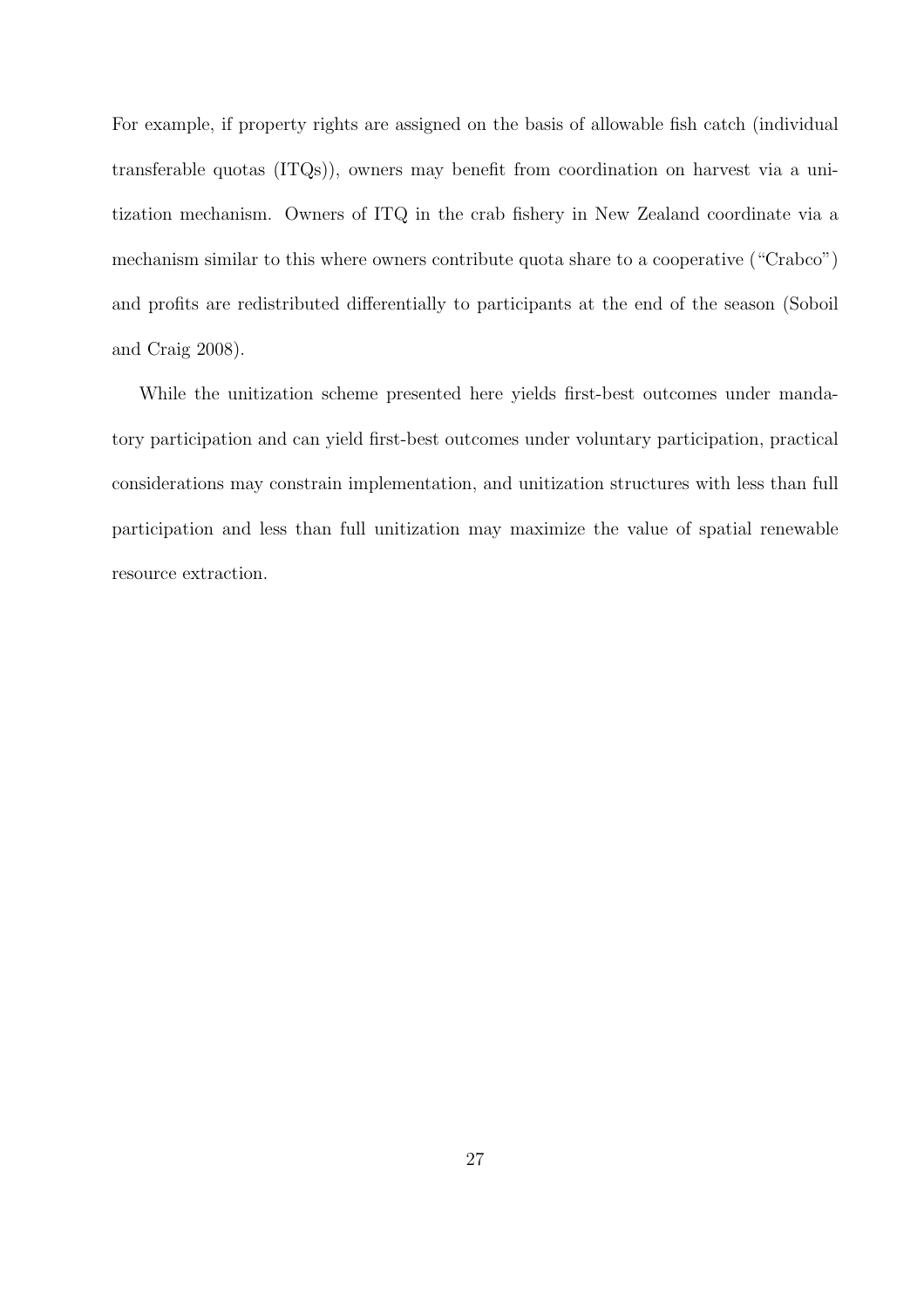# Notes

<sup>1</sup>For example, the 2007 reauthorization of the Magnuson-Stevens Fishery Conservation and Management Act allows for various tradeable property schemes. A recent study (Costello, Gaines, and Lynham 2008) suggests that ITQs have been successful in slowing fishery collapse.

<sup>2</sup>See Hannesson (2004) for an excellent discussion of attempts to privatize the ocean with ITQ's and spatial rights. Examples of formalized spatial property right systems include TURFs in Chile, community cooperatives in Japan and Mexico, and the 200 mile Exclusive Economic Zones (EEZs) established by the Law of the Sea; a famous informal example occurs in the Maine lobster fishery where harbor 'gangs' exercise de facto spatial rights (Acheson 1988).

<sup>3</sup>For example, for spiny lobster, substantial losses (relative to optimal management) were still found even with TURF alongshore widths of 100km, principally due to larval transport by ocean currents and not because of adult movement. This stands in sharp contrast to the size of existing TURFs in Chile and Japan (discussed extensively in Cancino, Uchida, and Wilen (2007)) which may extend less than 1 km alongshore.

<sup>4</sup>The problem of unitization and contracting between users of a nonrenewable common pool resource has been studied in depth for the oil industry in a series of papers by Libecap and Wiggins (Libecap and Wiggins (1984),Wiggins and Libecap (1985), Libecap and Wiggins (1985)). They examine the contracting success, and frequently the failure, of private firms drilling the same common oil field. They generally find that heterogeneity plays a key role in thwarting the success of contracts to lessen rent dissipation and overproduction.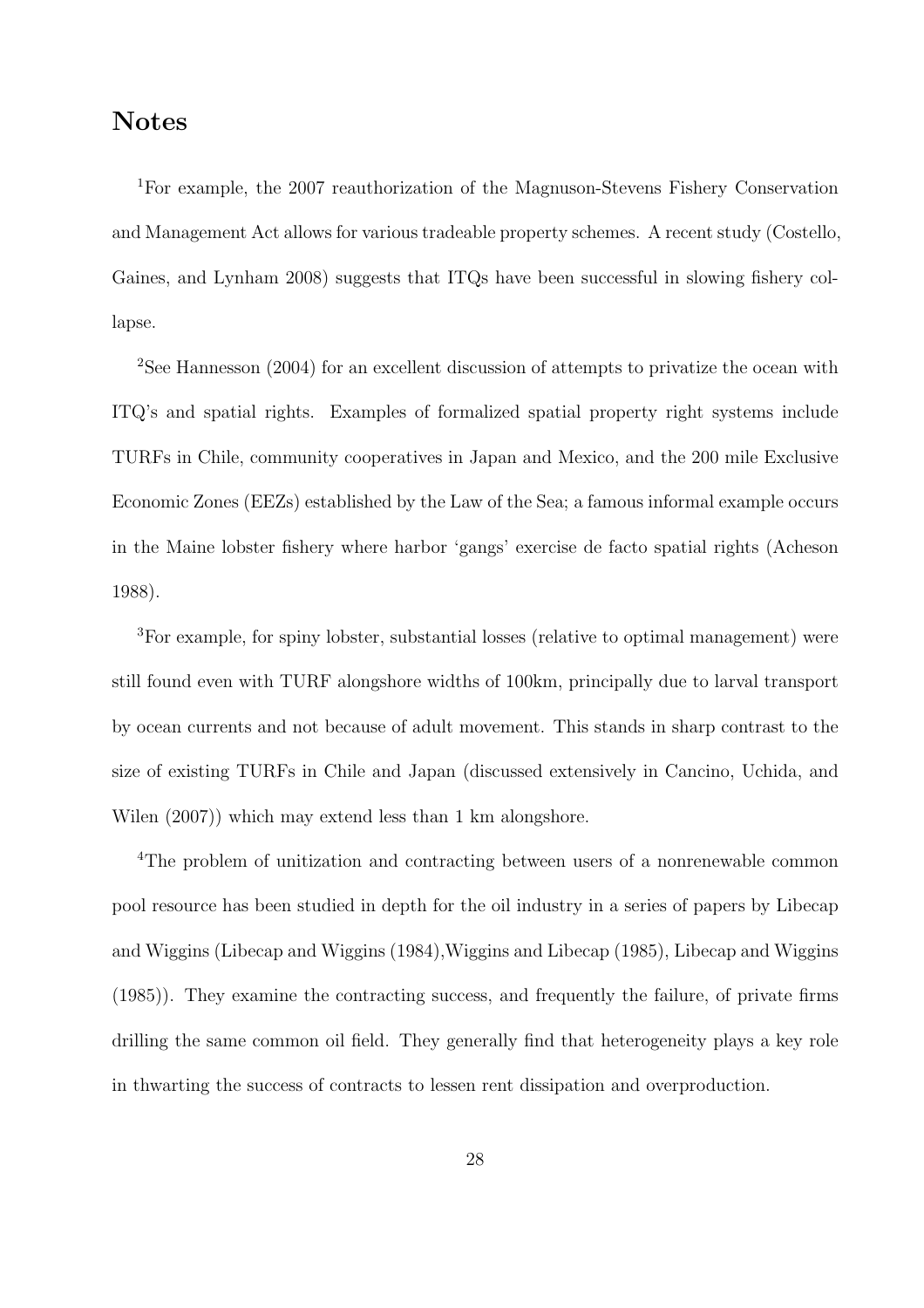<sup>5</sup>We focus here on examples of profit sharing across spatial units of ownership, as opposed to profit sharing within spatially defined units of ownership. Within a spatially-defined unit of ownership (i.e. a TURF), profit-sharing can be used to induce cooperation between multiple harvesters. For example, profits are pooled among cooperative members within the walleye pollack fishery of the Nishi region of Japan and redistributed to TURF members (Uchida and Watanobe 2008). The loco fisheries in Chile's TURF system also use partial revenue pooling mechanisms within a TURF to mitigate race-to-fish incentives (Uchida and Wilen 2005). Within the deep sea crab fishery of New Zealand, quota owners have "invested" their quota shares within Crabco, the sole company involved in the crab fishing operation. Profits are returned to investors based on the share invested in the company (Mincher 2008).

<sup>6</sup>The cooperative was disbanded by a court ruling that held that the cooperative was illegal on the grounds that it was illegal for a fisherman to profit from a right to fish without undertaking any actual fishing activity.

<sup>7</sup>This feature is present at some life-history stage for many commercially viable species.

<sup>8</sup>See Costello and Kaffine (2008) for a discussion of how uncertain tenure affects harvest incentives for renewable resources.

<sup>9</sup>The parameter  $D_{ji}$  captures larval dispersal across space and will be species-specific.

<sup>10</sup>We leave the exploration of decentralized spatial bioeconomic models with stock effects to future work.

<sup>11</sup>State independence of the control variable also implies that the open loop and feedback control rules are identical. This result was established, and coined state separability for continuous time models by Dockner, Geichtinger, and Jorgensen (1985).

<sup>12</sup>We make a few notes about Proposition 1 when Assumption 1 does not hold. If  $f_i'(0) \leq$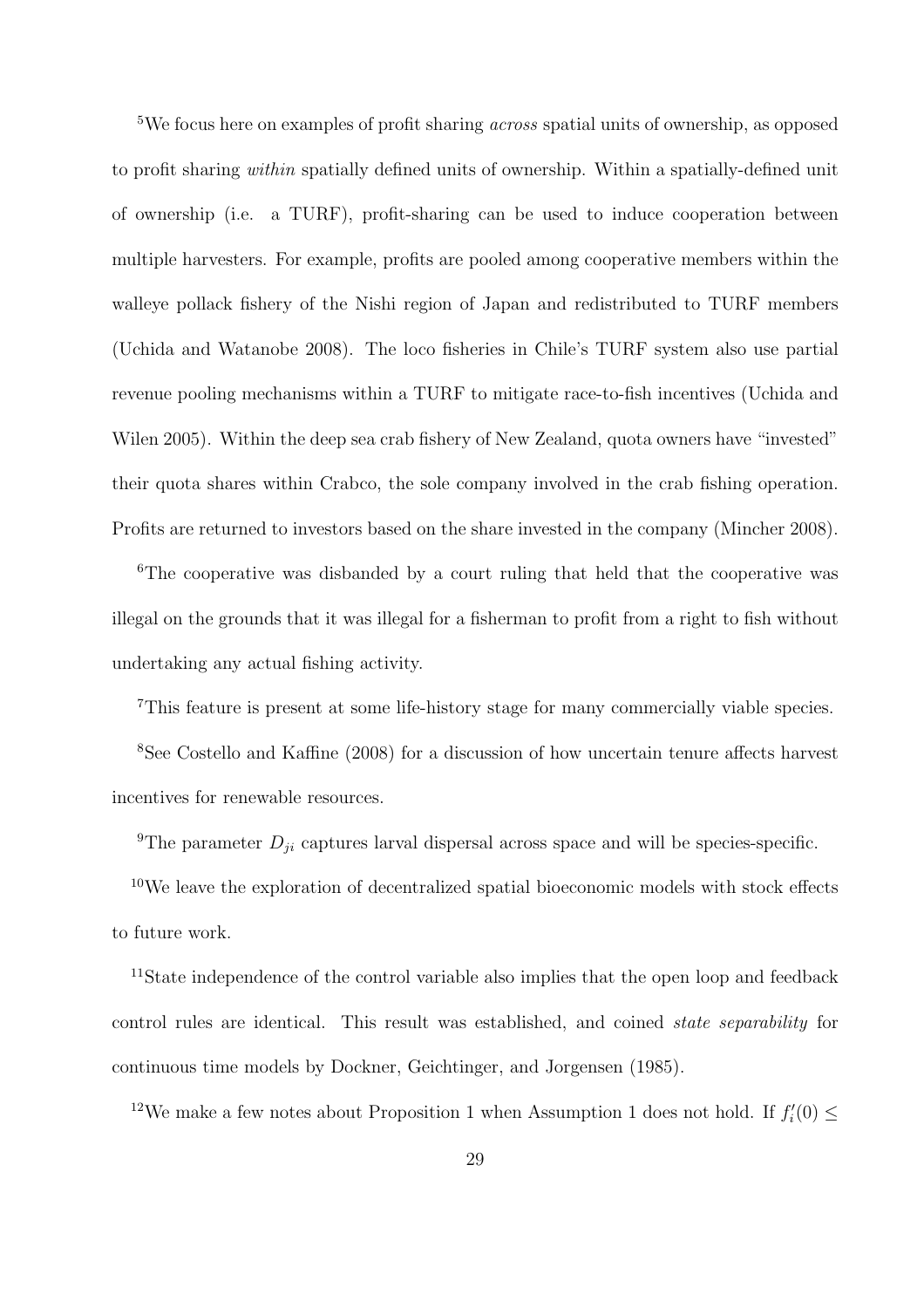1  $\frac{1}{\delta D_{ii}}$ , the optimal escapement is  $e^{i\mathcal{U}}_{it} = 0$  by the non-negativity constraint on  $e_{it}$ . On the other hand, if  $D_{ij} = 0$  for  $i \neq j$ , the optimal escapement is equivalent to the economically efficient sole owner's. Without dispersal, each owner controls a self-contained fiefdom and property rights can be assigned confidently without concern for coordination or cooperation; efficient harvest will occur for owners solely interested in their own profits. However, as noted in the introduction, larval dispersal in fisheries is typically larger than practical spatial property right assignments to individual users.

<sup>13</sup>A small example is in Baja California where the 9 spatial property rights owners in the cooperative "Fedecoop" would require 36 separate annual side payments. A large example is in Chile where 453 permanent TURFs exist for harvesting an abalone-like snail, which could require  $> 100,000$  side payments.

<sup>14</sup>Consistent with our assumption that profits (rather than, e.g., revenues) are shared, Libecap and Smith (1999) argue that production and cost shares must coincide to induce efficiency in unitization contracts for oil and gas extraction.

<sup>15</sup>In practice, the redistribution may not be entirely pecuniary. For example, in Chile and Japan profit sharing partly pays for science, monitoring, and enforcement. For oil and gas, coordination is undertaken by a "unit operator" a concept that has been adopted (in principle, not in name) in some fisheries, e.g. the Chignik Salmon Cooperative (Deacon, Parker, and Costello 2008).

<sup>16</sup>Heintzelman, Salant, and Schott (2009) consider a similar profit sharing solution for homogenous agents harvesting a common property resource and find that coordinating can improve economic outcomes.

<sup>17</sup>Note that equilibrium profile of escapements under the three cases we consider (sole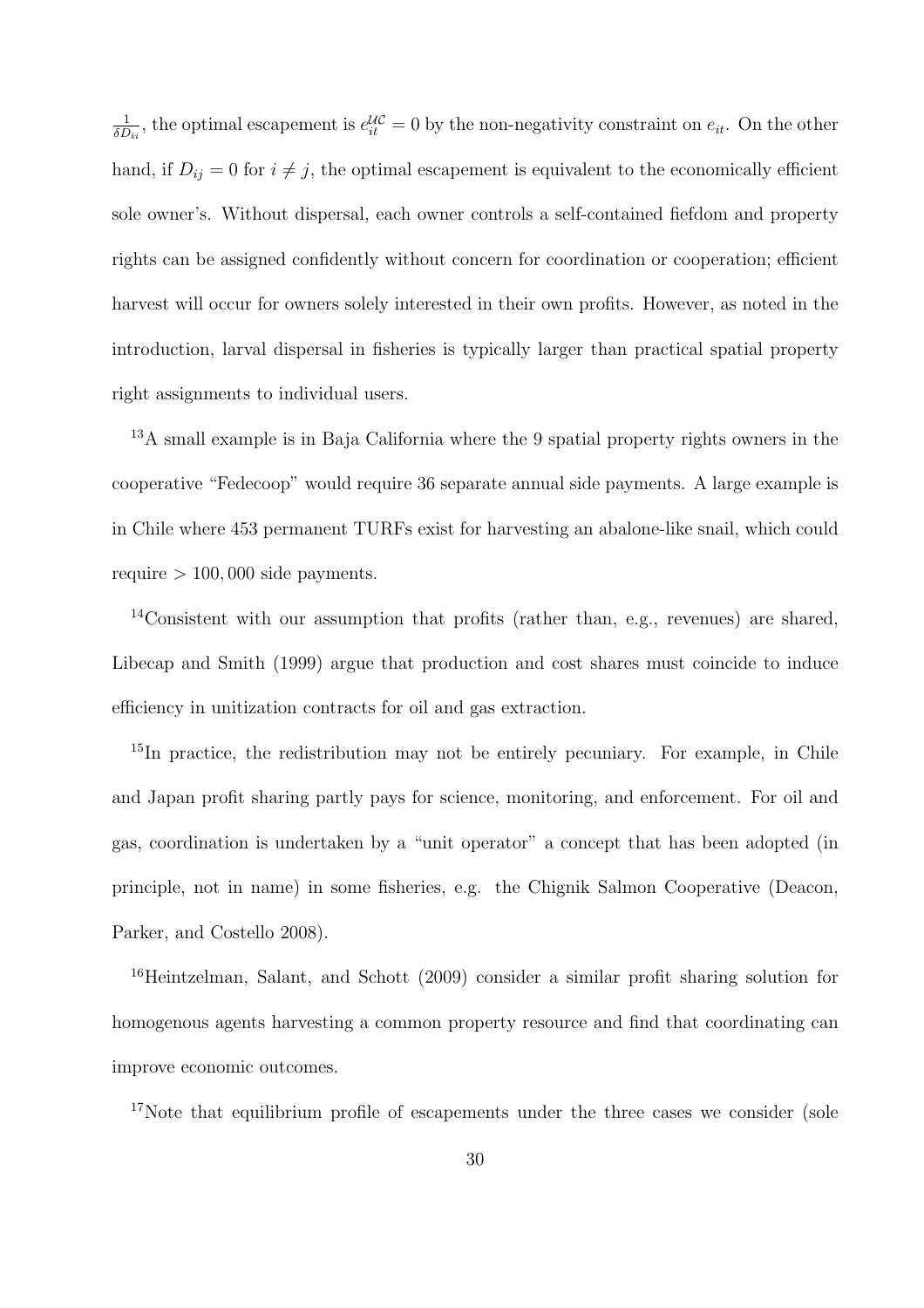owner, uncoordinated owners, and unitization) are all independent of the state, and are thus constant over time. We henceforth suppress time subscripts for ease of exposition.

18Libecap and Wiggins (1984) argue that the difficulties of agreeing on a complete unitization contract led many oil fields to adopt prorationing, which created some margins for rent dissipation, but was easier to reach agreement on.

<sup>19</sup>Clark and Munro (1980) consider the case of varying discount factor when the sole owner deviates from the social discount factor. They find that corrective taxes may be necessary to ensure economically efficient behavior.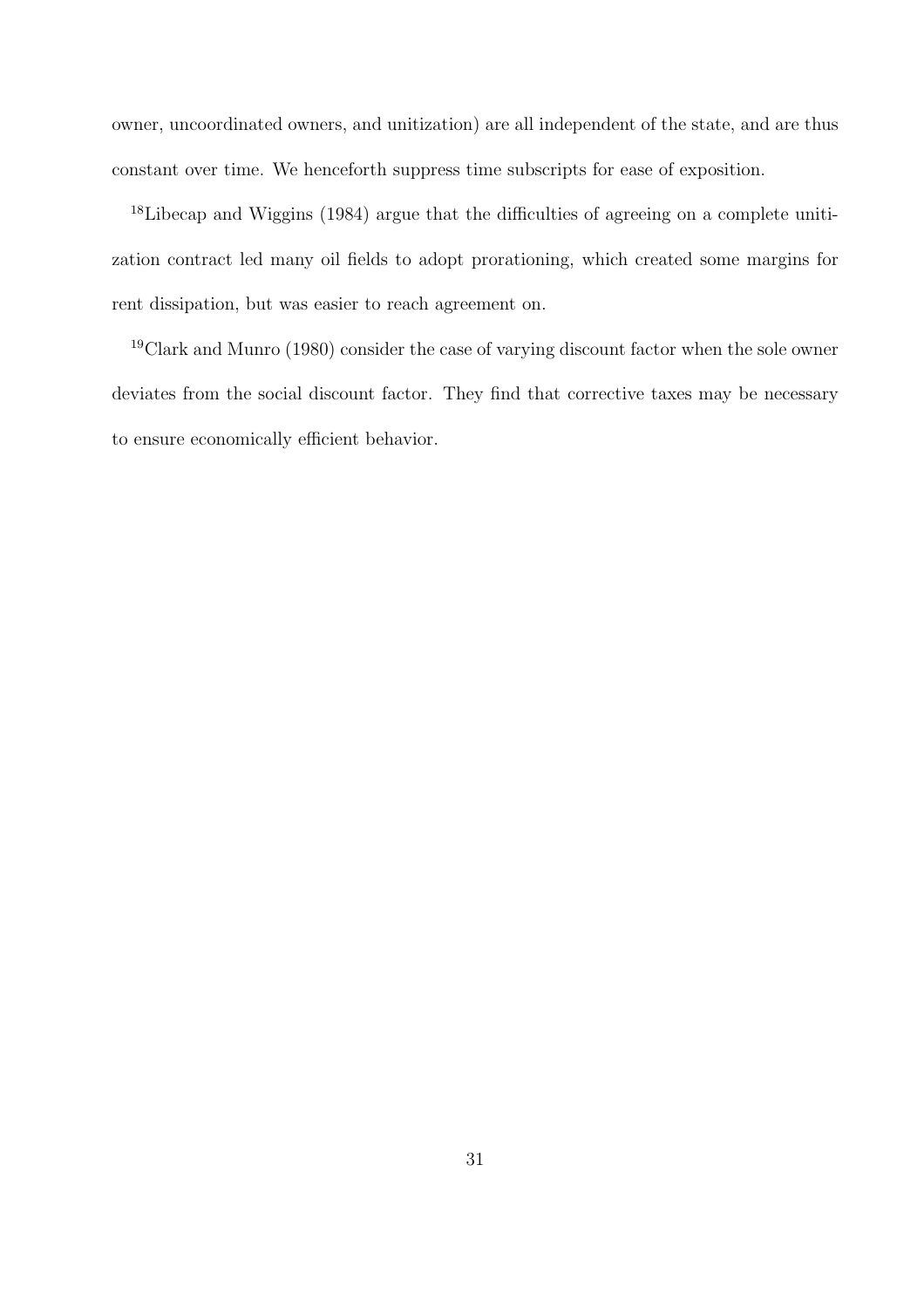# References

- Acheson, James M., 1988. The Lobster Gangs of Maine. University Press of New England.
- Bhat, M.G. and R.G. Huffaker, 2007. Management of a transboundary wildlife population: A self-enforcing cooperative agreement with renegotiation and variable transfer payments. Journal of Environmental Economics and Management 53:54–67.
- Brown, Gardner and Jonathan Roughgarden, 1997. A metapopulation model with private property and a common pool. Ecological Economics 22:65–71.
- Cancino, Jose P., Hiro Uchida, and James E. Wilen, 2007. TURFs and ITQs: Collective vs. individual decision making. Marine Resource Economics 22:391–406.
- Cave, J., 1987. Long-term competition in a dynamic game: The cold fish war. The RAND Journal of Economics 18:596–610.
- Clark, Colin, 1990. Mathematical Bioeconomics: The Optimal Management of Renewable Resources. New York: Wiley Interscience, 2 edition.
- Clark, Colin and Gordon Munro, 1980. Fisheries and the processing sector: Some implications for management. Bell Journal of Economics 11:603–616.
- Costello, C. and R. Deacon, 2007. Efficiency gains from fully delineating rights in an itq fishery. Marine Resource Economics 22:347–361.
- Costello, Christopher J., Steven D. Gaines, and John Lynham, 2008. Can catch shares prevent fisheries collapse? Science 321:1678–1681.
- Costello, C.J. and D.K. Kaffine, 2010. Marine protected areas in spatial property-rights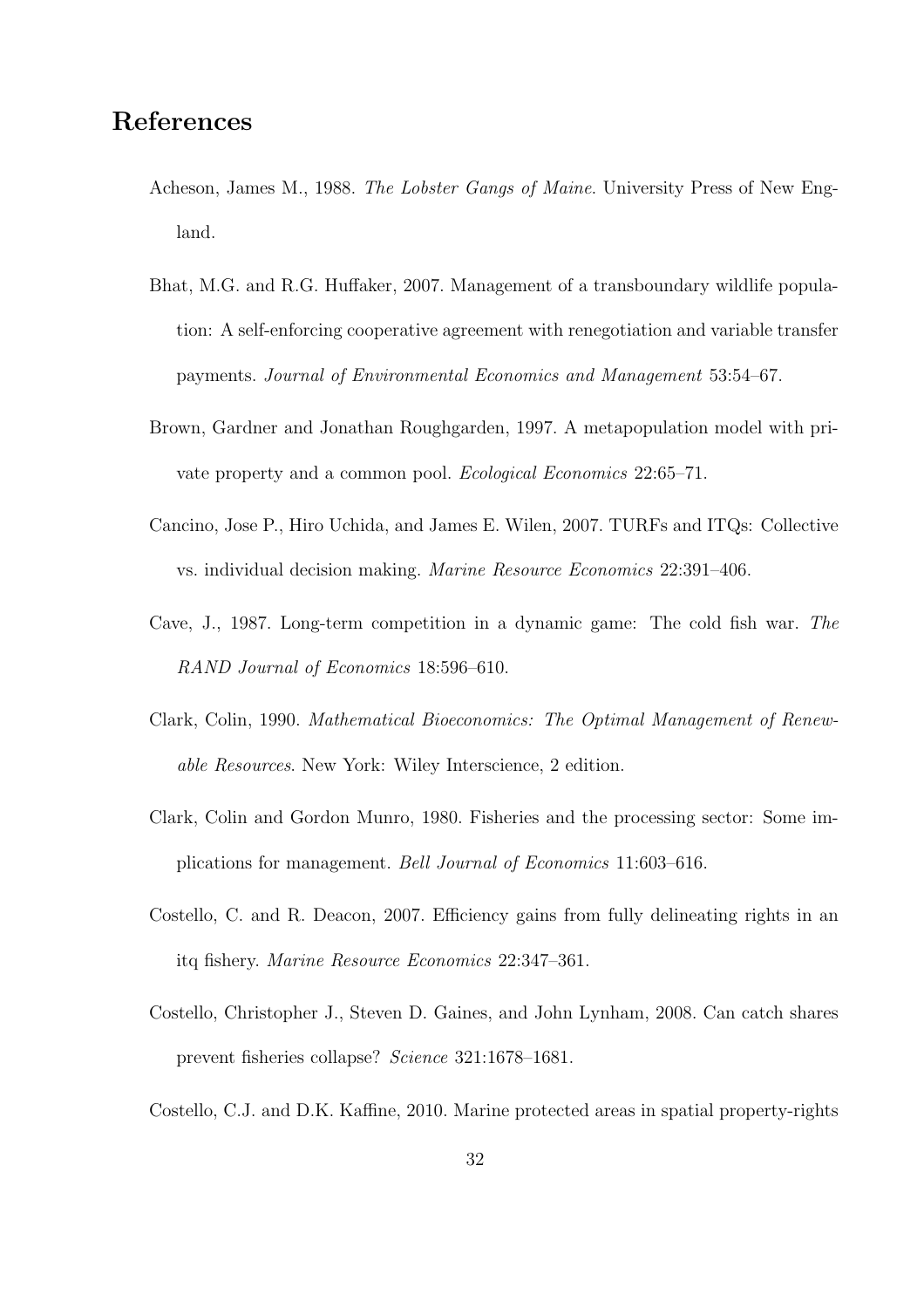fisheries. Australian Journal of Agricultural and Resource Economics forthcoming.

- Costello, C.J. and D.T. Kaffine, 2008. Natural resource use with limited tenure property rights. Journal of Environmental Economics and Management 55:20–36.
- Costello, C.J. and S. Polasky, 2008. Optimal harvesting of stochastic spatial resources. Journal of Environmental Economics and Management 56:1–18.
- Deacon, R.T., D.P. Parker, and C. Costello, 2008. Improving Efficiency by Assigning Harvest Rights to Fishery Cooperatives: Evidence From the Chignik Salmon Co-op. Ariz. L. Rev. 50:479.
- Dockner, E., G. Geichtinger, and S. Jorgensen, 1985. Tractable classes of nonzero-sum open-loop nash differential games. Journal of Optimiziation Theory and Applications 45:179–195.
- Hannesson, R., 2004. The Privatization of the Oceans. MIT Press.
- Heintzelman, Martin D., Stephen W. Salant, and Stephan Schott, 2009. Putting freeriding to work: A partnership solution to the common-property problem. Journal of Environmental Economics and Management Forthcoming.
- Jackson, J.B.C., M.X. Kirby, W.H. Berger, K.A. Bjorndal, L.W. Botsford, B.J. Bourque, R.H. Bradbury, R. Cooke, J. Erlandson, J.A. Estes, et al., 2001. Historical Overfishing and the Recent Collapse of Coastal Ecosystems. Science 293:629–637.
- Janmaat, J.A., 2005. Sharing clams: tragedy of an incomplete commons. Journal of Environmental Economics and Management 49:26–51.
- Levhari, David and Leonard J. Mirman, 1980. The great fish war: an example using a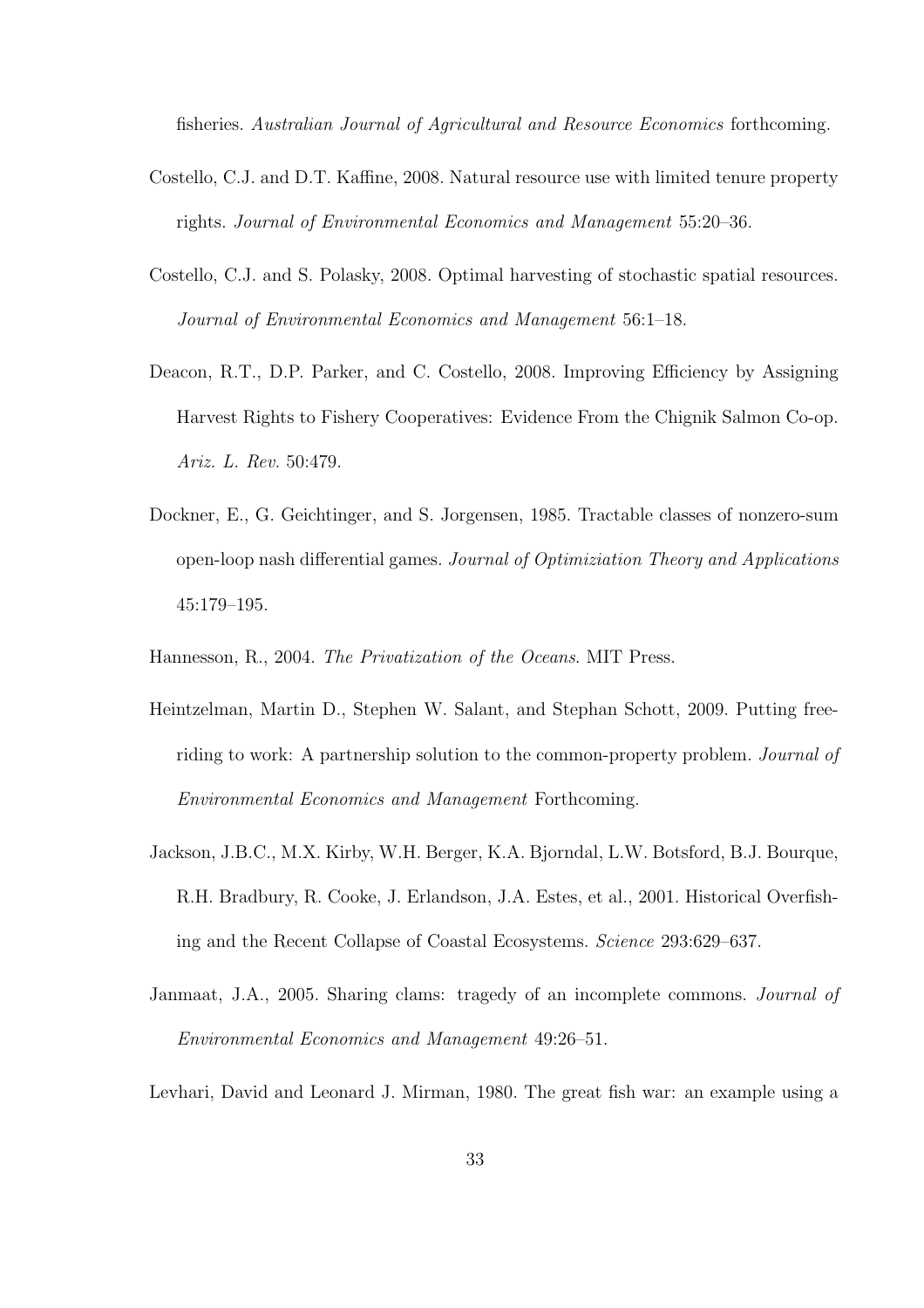dynamic Cournot-Nash solution. Bell Journal of Economics 11:322–334.

- Libecap, Gary D. and Steven N. Wiggins, 1984. Contractual responses to the common pool: Prorationing of crude oil production. American Economic Review 74:87–98.
- Libecap, Gary D. and Steven N. Wiggins, 1985. The influence of private contractual failure on regulation: The case of oil field unitization. *Journal of Political Economy* 93:690–714.
- Libecap, GD and JL Smith, 1999. The self-enforcing provisions of oil and gas unit operating agreements: theory and evidence. Journal of Law, Economics, and Organization 15:526–548.
- McWhinnie, S.F., 2009. The tragedy of the commons in international fisheries: An empirical examination. Journal of Environmental Economics and Management 57:321– 333.
- Mincher, R., 2008. New Zealand's Challenger Scallop Enhancement Company: from reseeding to self-governance. FAO FISHERIES TECHNICAL PAPER 504.
- Mitarai, S., D.A. Siegel, J.R. Watson, C. Dong, and J.C. McWilliams, 2009. Quantifying connectivity in the coastal ocean with application to the Southern California Bight. Journal of Geophysical Research 114:C10026.
- Munro, G.R., 1979. The optimal management of transboundary renewable resources. The Canadian Journal of Economics 12:355–376.
- Myers, R.A. and B. Worm, 2003. Rapid worldwide depletion of predatory fish communities. Nature 423:280–283.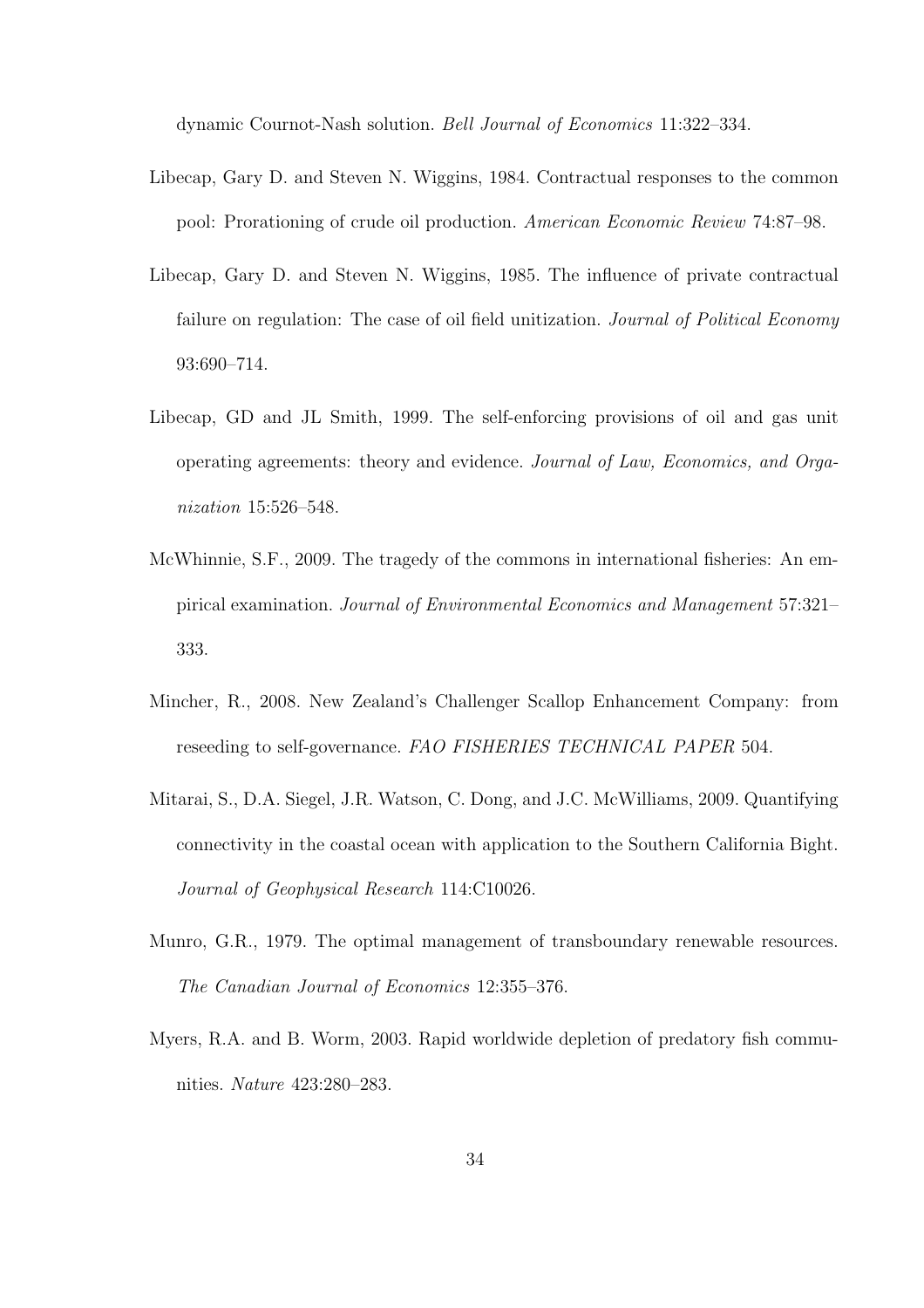- Sanchirico, James N. and James E. Wilen, 1999. Bioeconomics of spatial exploitation in a patchy environment. Journal of Environmental Economics and Management 37:129–151.
- Sanchirico, James N. and James E. Wilen, 2001. A bioeconomic model of marine reserve creation. Journal of Environmental Economics and Management 42:257–276.
- Sanchirico, James N. and James E. Wilen, 2002. The impacts of marine reserves on limited-entry fisheries. Natural Resource Modeling 15:340–400.
- Sanchirico, James N. and James E. Wilen, 2005. Optimal spatial management of renewable resources: matching policy scope to ecosystem scale. Journal of Environmental Economics and Management 50:23–46.
- Soboil, ML and A. Craig, 2008. Self governance in New Zealand's developmental fisheries: deep-sea crabs. FAO fisheries technical paper 504:269–276.
- Tarui, N., C.F. Mason, S. Polasky, and G. Ellis, 2008. Cooperation in the commons with unobservable actions. Journal of Environmental Economics and Management 55:37–51.
- Uchida, Hirotsuga and O. Baba, 2008. Fishery management and the pooling arrangement in the sakuraebi fishery in japan. FAO FISHERIES TECHNICAL PAPER 504.
- Uchida, Hirotsuga and M. Watanobe, 2008. Walleye pollack (Suketoudara) fishery management in the Hiyama region of Hokkaido, Japan. FAO FISHERIES TECHNICAL PAPER 504.